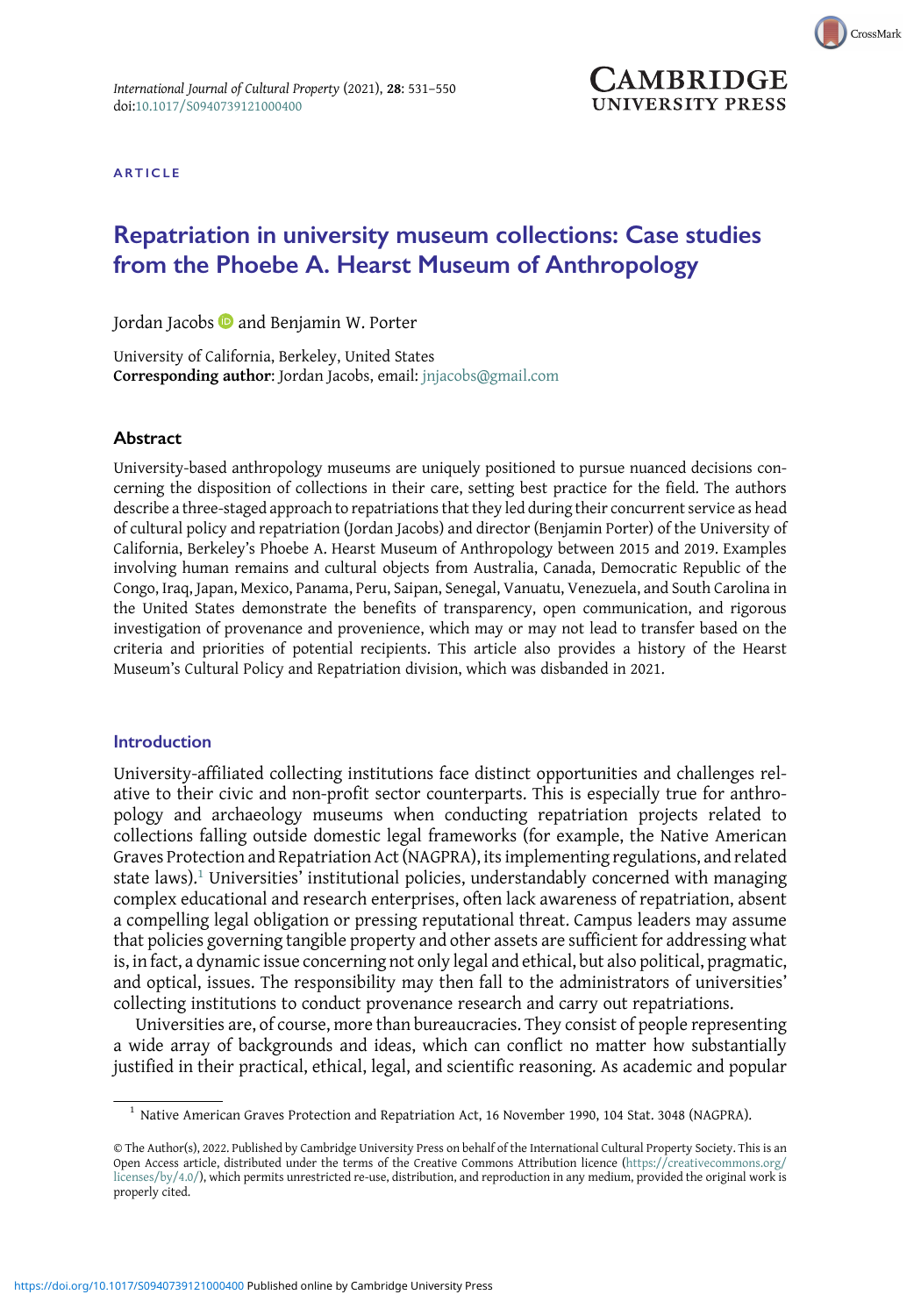media stories increasingly emphasize the colonial and racial legacies of university collections, staff and students have come to view them as local and tangible examples of institutional violence.<sup>2</sup> Clarion calls for repatriation often accompany surprise from university administrators who claim to be unaware of these issues. Campus leaders, furthermore, may not be prepared to respond and may point to a lack of policy to govern the disposition of such collections. As a result, a high degree of autonomy is both enjoyed by, and demanded of, university museums, which stand both to benefit directly from the relationships established through repatriation efforts and to take the brunt of condemnation due to real or perceived missteps.

The particular composition of university collections, too, is unique among cultural institutions. University acquisitions often favor collections of known provenience and clear provenance.<sup>3</sup> This preference for objects with rich documentation is, in part, due to universities' intentions to prioritize collections for research and teaching, often over that of exhibition. These relatively informed collecting narratives support research efforts surrounding repatriation. The more discernible an object's past lives, the more comprehensive any evaluation of repatriation as its potential disposition.<sup>4</sup> The legality and ethics of an object's acquisition, for example, can better be appraised when those circumstances were thoroughly documented. A meticulous record of an object's source community will more easily identify a recipient for its potential return. Descriptions of an object's deduced or observed use, in situ, can better support its classification and return on ethical or legal grounds.

Yet while university collecting institutions may have the clearest cases for repatriation – and the most fervent voices calling for that outcome – they still find themselves operating in gray areas in which their own local policies about repatriation, often based on professional and international standards, are neither in alignment with, nor articulated by, those of the university. Questions arise as to how the administrators of these units are to proceed. In this article, we present case studies based on our experiences carrying out repatriations at the Phoebe A. Hearst Museum of Anthropology (Hearst Museum) at the University of California, Berkeley. While the implementation of NAGPRA is not the focus here, this legislation's articulated considerations – including "right of possession," affiliation, and object classification as well as a preponderance standard of evidence and, generally, a museum-shouldered burden of proof – informed the Hearst Museum's broader approach. Our structure also resembles the phased recommendations of the 2018 Sarr-Savoy report related to the restitution of African cultural material in French museums.<sup>5</sup>

Further, just as NAGPRA's authors sought a compromise between multiple legitimate, but long imbalanced, interests in Native American human remains and cultural objects,<sup>6</sup> so did

<sup>&</sup>lt;sup>2</sup> Alexander Sage, "Grave Robbing at UC Berkeley: A History of Failed Repatriation," The Daily Californian, 5 December 2020; Ryan N. Gajarawala, "The Crime Scene of Stolen Objects at the Peabody," The Harvard Crimson, 24 March 2021; Gabriela Portillo Alvarado, "The Penn Museum Must End Abuse of the Morton Collection," The Daily Pennsylvanian, 25 June 2020.<br><sup>3</sup> Boylan [1999;](#page-18-0) Stanbury [2000](#page-19-0).<br><sup>4</sup> Jacobs [2009.](#page-18-0)<br><sup>5</sup> First, "restitution of several largely symbolic pieces whose return has been requested"; second, the "inventory-

ing [and] intensive transcontinental dialogue"; and, third, an open-ended period to allow for claims when the "political situation or the museum landscape finally allows." Felwine Sarr and Bénédicte Savoy, Rapport sur la restitution du patrimoine culturel africain. Vers une nouvelle éthique relationnelle, 2018, [http://restitutionreport2018.](http://restitutionreport2018.com/) [com/](http://restitutionreport2018.com/) (accessed 2 January 2021). <sup>6</sup> "[NAGPRA] represents a true compromise. … In the end, each party had to give a little in order to strike a

balance and to resolve these very difficult, emotional issues. … This legislation effectively balances the interest of Native Americans in the rightful and respectful return of their ancient ancestors with the interests of our nation's museums in maintaining our rich cultural heritage, the heritage of all American peoples." 136 Cong. Rec. S17,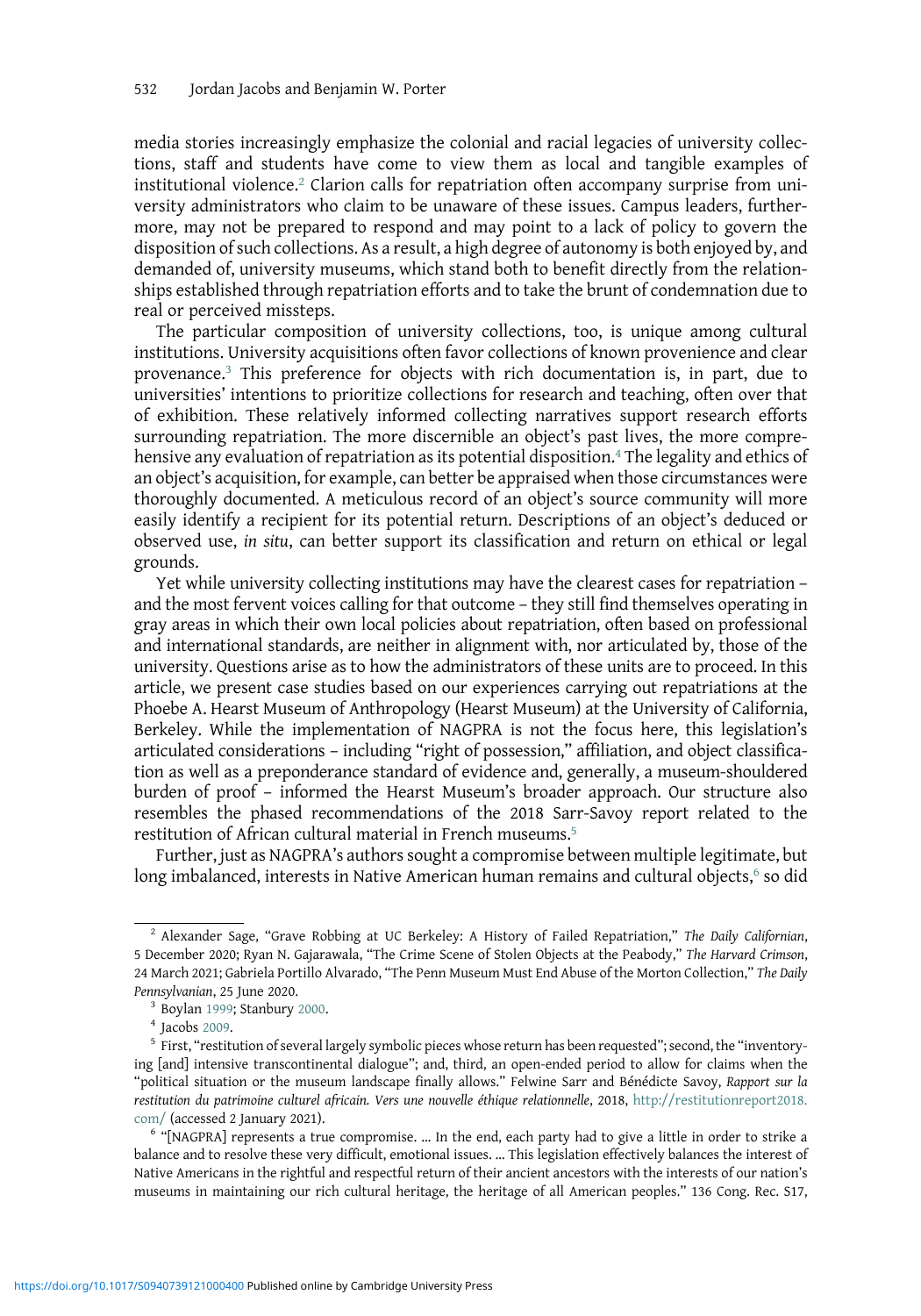the Hearst Museum seek an equitable, structured approach to repatriation considerations across its global and non-Native American holdings. As stated in its approved collections management policy, the Hearst Museum's director possesses the delegated authority to make determinations about the accessioning and deaccessioning of collections, which includes final determinations about the repatriation of collections not implicated by NAGPRA. To this end, between 2015 and 2019, Benjamin Porter, as museum director, and Jordan Jacobs, as head of the Cultural Policy and Repatriation (CPR) division, sought to apply a defensible and consistent approach to proposing repatriation of collections in its care to identified potential recipients. This proactive work fell generally into three overlapping efforts: first, seeking to resolve known legacy issues; second, pursuing resolution of cases identified in a survey led by the CPR division of non-Native American human remains in the museum's care; and, third, reconciling a backlog of in-process collections. The following discussion follows this tripartite construction. We hope that these examples, and the museum's concurrent efforts to welcome and systematically consider future claims, will provide transferable best practices for the benefit of other institutions – particularly university museums – and practitioners of cultural policy.

Our experiences in carrying out these cases lead us to propose that repatriation be regarded as a "normal" – rather than an extraordinary – responsibility of museums, much like other institutional activities that bring about the movement of objects (for example, exhibition loans) and that it should be presented to public audiences as such. Importantly, we also argue that it is the sharing of actionable information with potential recipients, not the physical transfer of collections, that should drive a museum's repatriation efforts and be used to gauge its success. As the cases below well demonstrate, not all of our suggested repatriations resulted in transfer; nevertheless, stakeholders were provided with all available information with which they could make their decisions according to their own needs and priorities and on their own timelines.

Relevant cultural property legislation, where it exists, provides one source of information as to what kinds of material are of special significance to a source country and in what year such importance was officially conferred. Accordingly, we propose that, rather than use the bright line of the 1970 UNESCO Convention's date or the United States's 1983 implementing legislation to guide repatriation determinations, relevant source country legislation be followed if its implementation predates 1970 and is unambiguous in purpose and scope.7 We also recognize that colonial power structures or other obstacles may have delayed the passage of such laws, so that in some cases other standards must be sought, especially when a collection activity coincided with a hostile or traumatic event. Above all, we argue that no matter the level of public attention on a given museum's repatriation activities – or perceived lack thereof – repatriation work merits both rigor and nuance, both in the necessary provenance research as well as in identifying potential recipients and ascertaining their wishes and priorities.

## **Background**

Founded in 1901 as the University of California Museum of Anthropology, $^8$  the Hearst Museum today cares for an estimated 3.8 million objects. These collections are considered

<sup>173 (1990) (</sup>statement of Senator McCain). One of NAGPRA's aims was "to strike a balance between the interest in scientific examination of skeletal remains and the recognition that Native Americans, like people from every culture around the world, have a religious and spiritual reverence for the remains of their ancestors." Inouye [1992.](#page-18-0)<br><sup>7</sup> Convention on the Means of Prohibiting and Preventing the Illicit Import, Export and Transfer of Owne

Cultural Property, 14 November 1970, 823 UNTS 231 (1970 UNESCO Convention). <sup>8</sup> Jacknis [2000.](#page-19-0) The museum was named the Robert H. Lowie Museum of Anthropology from 1959 until 1991.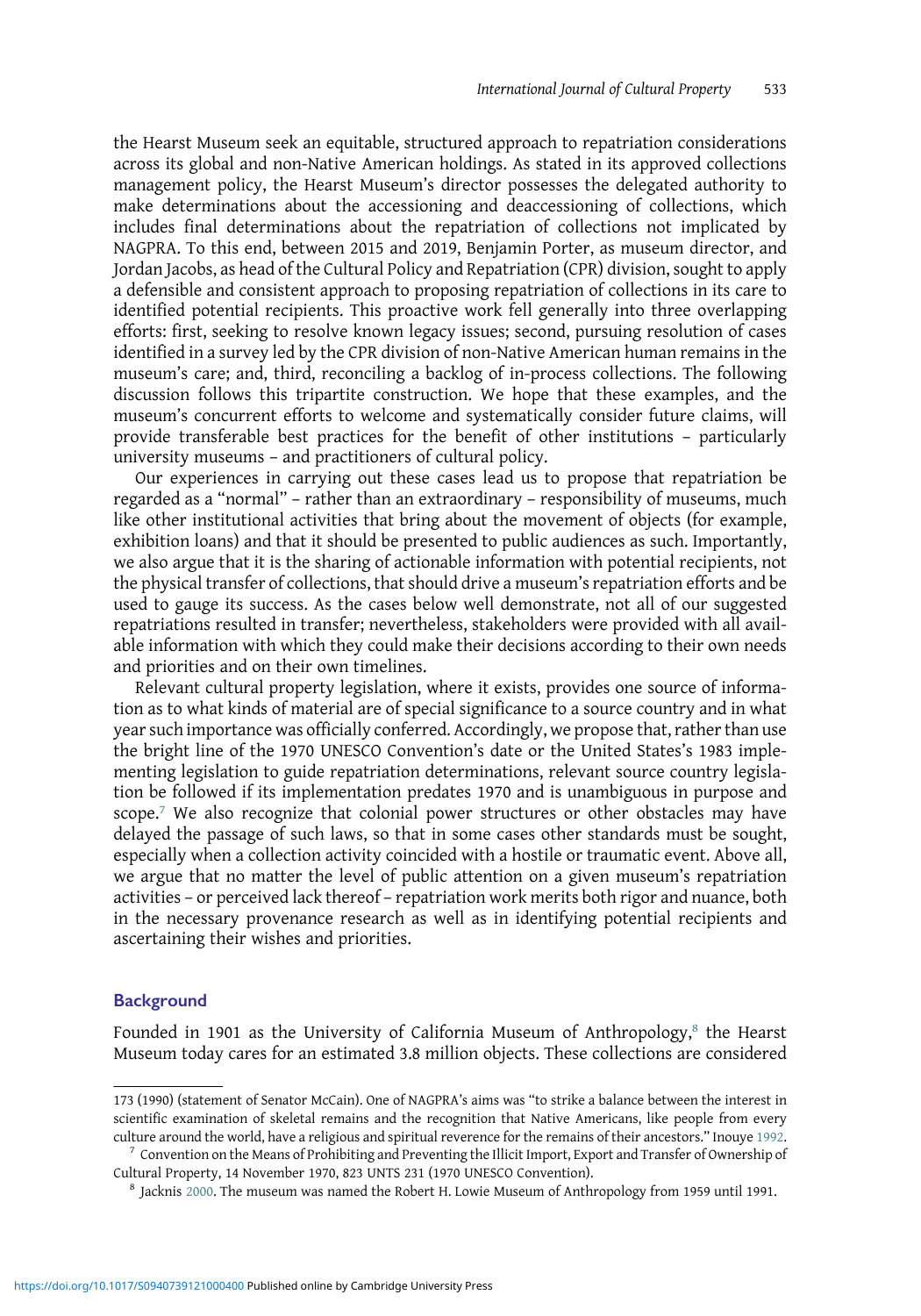the property of the University of California's Board of Regents and are cared for in two facilities on and near the Berkeley campus where they are available for research, teaching, and exhibition. Descendent communities frequently accept the museum's proactive invitations to visit and interact with the collections as part of its community-driven programs. Heightened attention to issues of ethics, museum best practices, due diligence, and space limitations has greatly curtailed the museum's acquisition program, most notably since 2012. Aside from skeletal material transferred from other University of California, Berkeley units in the 1990s, the museum has not accessioned human remains since the 1980s.

The Hearst Museum's CPR division was created by Director Mari Lyn Salvador in 2013, with Jordan Jacobs as its head. Jacobs previously served as the Hearst Museum's senior repatriation specialist and had worked on similar issues at the American Museum of Natural History, the United Nations Education, Science and Culture Organization (UNESCO), and the Smithsonian National Museum of the American Indian. The CPR division's broad and intersectional portfolio aimed to identify, acknowledge, account for, and mitigate cultural sensitivities for the mutual benefit of the museum and its various stakeholders. Responsibilities ranged from due diligence research for potential acquisitions, to forming and then liaising with the museum's Native American Advisory Council (NAAC), to stakeholder outreach for exhibitions and educational programs, to vetting communications, to providing informal advice to campus colleagues, and to triaging crises.<sup>9</sup>

The two-person division's close working relationship with the museum director's office was strengthened with the arrival of Benjamin Porter as director, whose prior research in heritage, tourism, and museum anthropology, and experience leading archaeological field projects in the Middle East with substantial community-based components brought an applied understanding of cultural policy issues. The CPR division also drew on the expertise of the Hearst Museum's wider staff and curators as well as the Berkeley campus and systemwide University of California administrators.

Concurrent to these staffing actions was the 2018 development of the Hearst Museum's online collections portal – an overhaul of an earlier public-facing database, Delphi – which enabled members of the public to conduct remote collections research.<sup>10</sup> With descendant communities being a principal audience, the portal made accessible digital meta-data as well as supporting paper legacy documentation (for example, catalog cards) that may contain information not described digitally. Images, with NAAC-approved restrictions implemented, were also published, with policies to respond to requests that additional content be obscured. Crucially, the portal increased the agency of potential claimants for repatriation, who could now access key information without museum intermediaries.

<sup>9</sup> NAGPRA activities composed the balance of the Cultural Policy and Repatriation (CPR) division's workload and, while not the focus of this article, informed its non-NAGPRA projects. Still adhering to NAGPRA's nuanced principles, and working within its delegated authority, the museum adopted a more proactive approach than it had in past decades: increasing consultation activities and initiating mailings to Tribes to which human remains and associated funerary objects had been long affiliated in published notices. These practices aimed to maintain communication, not to pressure Tribes to repatriate at a time not of their choosing. By October 2019, 51 Tribes were affiliated to human remains still in the museum's care, compared with 66 when the practice began in 2017. This included what may have been the largest NAGPRA repatriation in California history: the transfer, after many years of tribal-approved research, of some 1,029 sets of human remains and 27,390 associated funerary objects to the Santa Ynez Band of Chumash Indians in 2018.<br><sup>10</sup> Hoffman, Porter, and Black [2022](#page-18-0). See the Hearst Museum Collections Portal, [https://portal.hearstmuseum.](https://portal.hearstmuseum.berkeley.edu/)

[berkeley.edu/](https://portal.hearstmuseum.berkeley.edu/) (accessed 6 December 2021). For transparency, deaccessioned collections remain visible, marked with a "deaccession" tag. Readers can explore the collections described below by entering "Acc.[number]," with no spaces, into the portal's search bar. Links to specific accession numbers or catalog numbers in the portal, whichever is more specific, are provided in footnotes below.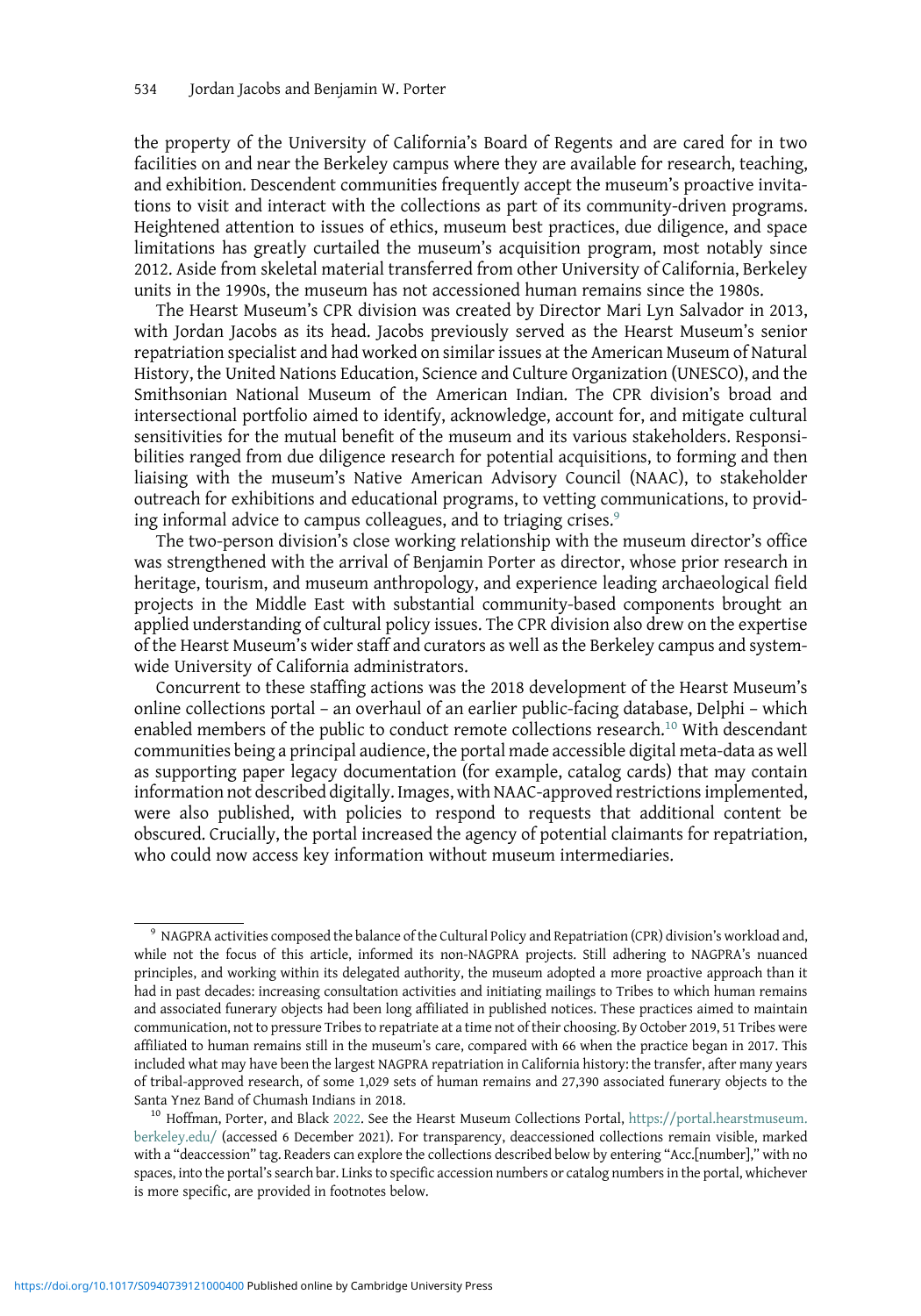#### Addressing known legacy issues

Specific cases in the Hearst Museum's institutional memory – as well as the authors' professional backgrounds and the larger conversation in the museum field around provenance, due diligence, and international repatriation<sup>11</sup> – informed efforts to ascertain the degree to which extra-NAGPRA repatriation work should draw from the museum's limited staff time and resources. Early in Porter's directorship, the museum's leadership recognized that questions of provenance and due diligence had not been a consistent priority of previous administrations, even in the recent past. In one case, this inattention had caused the museum serious reputational harm; in another, a long-expressed interest had languished for several years without resolution.

## Human skeletal remains from Saipan and Japan

In 1974, former US Naval Reserve medical corpsman Max E. Childress donated to the museum the human remains of a minimum of four individuals he had collected in 1945 from Saipan in the Northern Mariana Islands.<sup>12</sup> The associated catalog record described these remains as those of "Japanese who committed suicide during the American invasion."<sup>13</sup> The same accession also included skeletal elements collected by Childress while serving in Japanese hospitals in 1945. This collection and its provenance were known to some, but not all, museum staff, and then-director Judson King later described the case as having "jumped out of the box with no warning."<sup>14</sup> Press reports<sup>15</sup> and King's 2013 oral history indicate that in 2008 one or more museum staff members wrote letters bearing King's forged signatures to both the US Department of Defense and the Yasukuni Shrine in Tokyo presenting a fabricated plan to return the remains to Japan. Later that year, King was surprised to receive a letter from Masao Nakayama of the Yasukuni Shrine, explaining that war dead recovery efforts were the purview of Japan's Ministry of Health, Labour and Welfare, which was copied on the response. Tipped off, King later surmised, by the same museum staff, the San Francisco Chronicle's Jim Doyle reported on the matter in August 2009, stating that the collection represented a violation of the Geneva Conventions.<sup>16</sup> Official condemnation was swift and significant, including censure and criticism from the California State Legislature and Nancy Pelosi, the speaker of the US House of Representatives.

Japan, however, was not ready to pursue a transfer. Japanese law then in force forbade the import of non-cremated human remains and, as documented in Doyle's 29 August 2009 San Francisco Chronicle article, required positive identification of remains as "Japanese" before pursuing their repatriation. Accordingly, in September 2009, the Hearst Museum sent the remains to the Joint Prisoner of War/Missing in Action Accounting Command Central Identification Laboratory (CIL) in Hawaii. The CIL's subsequent report determined that

<sup>11</sup> Prott [2009;](#page-19-0) Felch and Frammolino [2011](#page-18-0); Kersel [2011;](#page-19-0) Gerstenblith [2013;](#page-18-0) Leventhal and Daniels [2013;](#page-19-0) Reed [2013;](#page-19-0)

Yates [2014.](#page-19-0) 12 Where noted, some cited sources are maintained by the Hearst Museum's Registration Division in physical accession folders, organized by accession number. Access to these files can be requested through a form located at<br>https://hearstmuseum.berkeley.edu/request-a-research-visit/ (accessed 6 December 2021).

 $\frac{1}{13}$  Accession no. 3076, [https://portal.hearstmuseum.berkeley.edu/?q](https://portal.hearstmuseum.berkeley.edu/?q=acc.3076)=acc.3076.<br><sup>14</sup> A full account can be read in a 2013 interview with Judson King. C. Judson King: A Career in Chemical Engineering and University Administration, 1963–2013, 2013, 731–35, [https://digitalassets.lib.berkeley.edu/roho/ucb/text/king\\_](https://digitalassets.lib.berkeley.edu/roho/ucb/text/king_jud_2013.pdf) [jud\\_2013.pdf](https://digitalassets.lib.berkeley.edu/roho/ucb/text/king_jud_2013.pdf) (accessed 6 December 2021).<br><sup>15</sup> Jim Doyle, "Japanese War Dead Skulls at UC Museum: Apparent Geneva Violation," *San Francisco Chronicle*,

<sup>16</sup> August 2009.<br><sup>16</sup> Doyle, "Japanese War Dead." Notably, the article references documents from the accession file available only

to staff and select researchers at that time.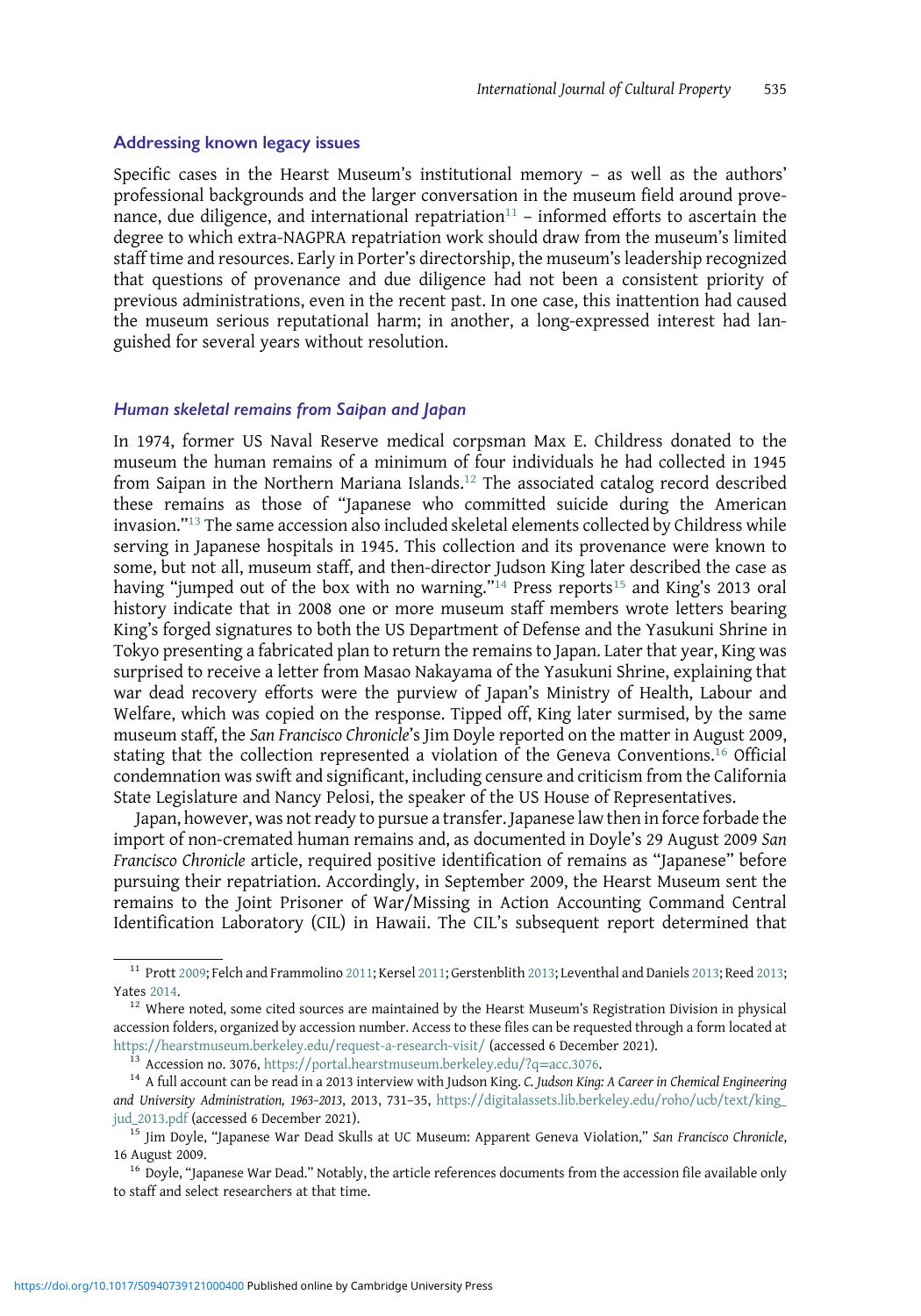the bones represented the remains of male individuals. The CIL assigned racial identifications to the various remains, using a methodology that the authors of this article do not endorse and using terms that we do not reproduce here. The CIL identified most of the bones either as likely of Asian ancestry or as indeterminately of either Asian or European ancestry. However, one bone – a human mandible – was identified as that of an individual of African ancestry and an embedded metal fragment indicated perimortem impact by a projectile. The CIL recommended that only more detailed analysis, such as DNA testing, would positively identify the Japanese origin of any of the remains. The human remains were returned to the Hearst Museum, and the matter was suspended due to the Japanese law.

In 2014, new Japanese legislation declared the repatriation of World War II dead as a state priority and allocated funds both for recovery efforts outside Japan and for repatriation, including remains that had not been cremated. In February 2014, officials from Japan's San Francisco consulate resumed contact with Berkeley administrators, forecasting these changes to policy. Correspondence continued intermittently until August 2015, and, each time, the university indicated its eagerness to proceed. When communication dropped off, however, campus administrators advised the museum that it need not pursue any further action unless contacted again by Japanese officials.

Given its serious nature, the gravity of its legal and ethical implications, and the stain on the museum's reputation, resolution of this case was a founding priority of the CPR division, and Porter identified it as an early focus of his directorship. The CPR division reviewed the matter against relevant precedent and case law<sup>17</sup> and, after conferring with University of California, Berkeley campus authorities, initiated its own proactive communication with the consulate to propose resumption of the repatriation effort. On 1 February 2017, the Japanese consul received the human remains at the museum.

Included in the initial transfer were the human remains identified by the CIL as being of African or indeterminate ancestry. The authors' skepticism about the prior racial determinations had led to the decision that the written documentation in this case – that the human remains were those of Japanese individuals – outweighed the CIL's analysis. Though this decision and its reasoning were explained to consulate staff at the time of the transfer, Japanese officials subsequently determined that these remains could not be positively considered to be Japanese "war dead." After consulting with campus administrators, the Hearst Museum accepted these three sets of human remains back from consular staff in June 2017.

## Human skeletal remains of Aboriginal Australian individuals

The skulls of two individuals – from Lower Murray River and the junction of Loddon and Murray Rivers in Victoria, Australia – were received by the Hearst Museum (then the Lowie Museum) from A. S. Kenyon of Melbourne in 1928,<sup>18</sup> upon Lowie Curator Edward Gifford's request for "some aboriginal Australian skulls." Precisely how Kenyon had acquired the

 $17$  Hague Convention IV on Respecting the Laws and Customs of War on Land and its Annex: Regulation concerning the Laws and Customs of War on Land 1907, 187 CTS 227; Convention Relative to the Treatment of Prisoners of War, 27 July 1929, 6 UST 3316; Geneva Conventions 12 August 1949, 1125 UNTS 3; Protocol Additional to the Geneva Conventions of 12 August 1949, and Relating to the Protection of Victims of International Armed Conflicts (Additional Protocol I) 8 June 1977, 1125 UNTS 3; Military Commission at Yokohama, Kikuchi & Mahuchi, Judgment, 20 April 1946; Military Commission at the Mariana Islands, Yochio & Others, Judgment, 2–5 August 1946; General Military Court at Dachau, Schmid, Judgment, 19 May 1947; US Army Field Manual, No. 27-10, 1956; US Naval Handbook, 1995, para. 6.2.5; and various codes of professional ethics.<br><sup>18</sup> Accession no. 631, [https://portal.hearstmuseum.berkeley.edu/?q](https://portal.hearstmuseum.berkeley.edu/?q=acc.631)=acc.631 (accessed 6 December 2021).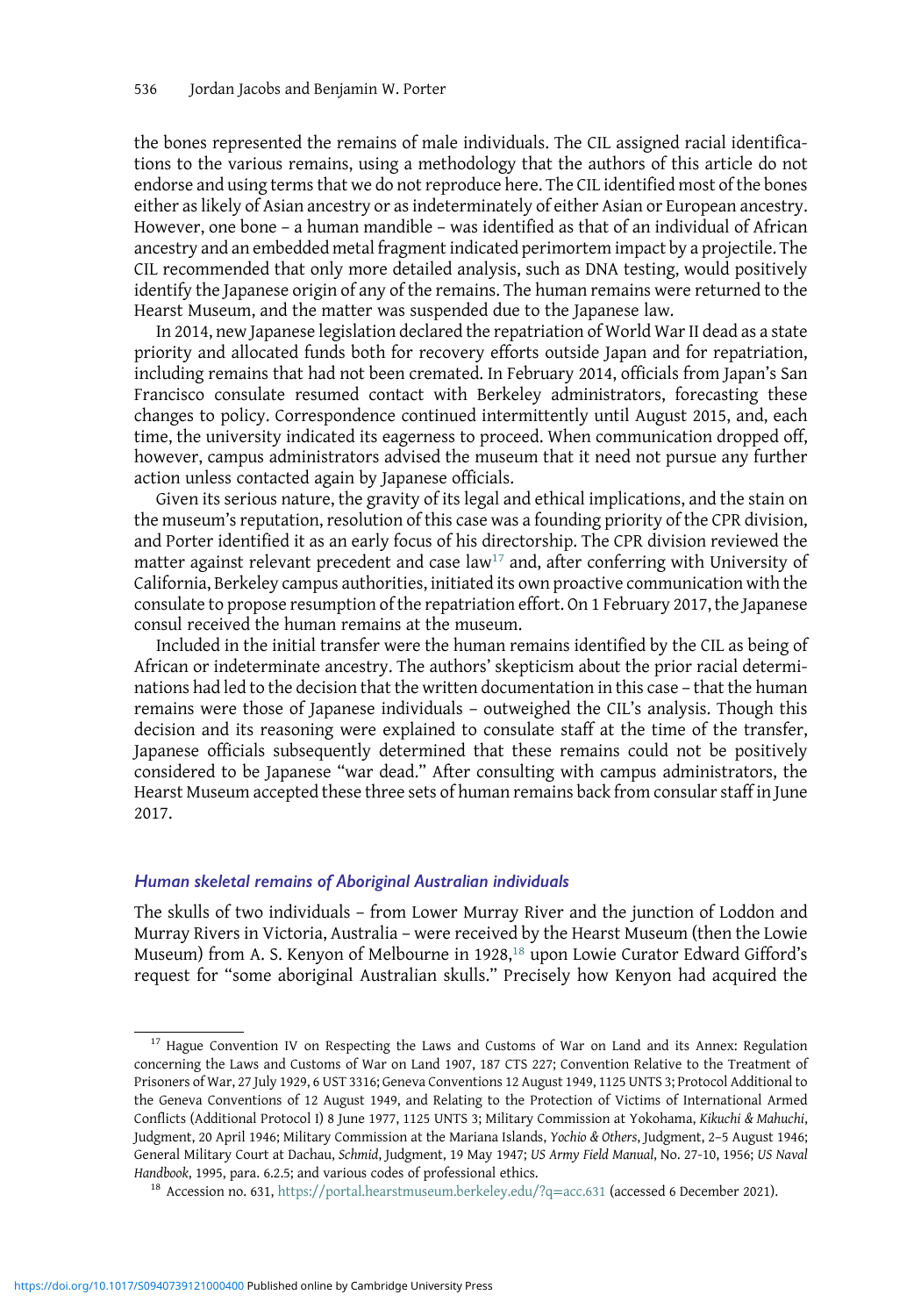human remains is unclear.<sup>19</sup> In a separate accession, Sidney Sutherland of the University of Melbourne's Anatomy Department donated the crania and mandibles of two Aboriginal individuals in 1964.<sup>20</sup>

The Hearst Museum had been among several institutions to receive official expression of interest from the Australian government concerning Aboriginal and Torres Strait Islander human remains and other holdings in its care. A letter in the accession file dated 24 June 1993 to then Hearst Museum Director Burton Benedict, Christopher Sweeney, counselor for public affairs of the Embassy of Australia in Washington, conveyed Australia's intent to work with "institutions in the United States which are believed to be legally holding collections or items of Aboriginal and Torres Strait Islander skeletal remains … with a view to having them repatriated to Australia" for the subsequent return of "all such material to the Aboriginal or Torres Strait Islander community from which it came." In May 2019, the museum wrote to Australian Ambassador Joe Hockey, proposing the repatriation of all four sets of human remains. The embassy's Cultural and Public Affairs Office responded, requesting all documentation associated with both accessions, which the museum then provided. At the time that the authors ended their respective positions at the museum, embassy staff were awaiting instruction from Canberra.

#### Proactive provenance research opens potential for repatriation

The reactive efforts described above aimed not only to mitigate the museum's legal and reputational risk but also to adopt practices keeping with the museum's current mission. Many of the same processes and protocols applied to the museum's concurrent efforts to identify collections proactively for return. To this end, and given the sensitivities surrounding human remains, in March 2019, the CPR division conducted a survey of human remains in the museum's care that were not subject to NAGPRA. The division used sequenced database queries to identify a noncomprehensive listing of human remains that came to the museum through means divergent from modern standards and that were potentially problematic – ethically and optically – and should be considered for possible repatriation.

Human remains obtained as part of archaeological excavations were deemed to be outside this initial survey's remit, with the hopes that a more comprehensive review would occur when resources allowed. Using NAGPRA's parameters as guidance, the CPR division did not include in the survey any parts of the human body – such as loose, deciduous teeth and human hair – that were likely to have been "freely given" or "naturally shed." Also eliminated were human remains incorporated into other ethnographic objects (for example, Tibetan skull bowls) and all human remains known to have been given with the decedent's consent.<sup>21</sup> Throughout this admittedly subjective process, the CPR division took special notice of any recorded racial classifications – absent some evidence of (now controversial) craniometric racial analysis – as possible indicators of the collection of the recently deceased; any clear evidence of illicit collecting activity according to the source country's laws in force at the time; and any identification of human remains as those of named individuals.

<sup>&</sup>lt;sup>19</sup> A. S. Kenyon's letter to Edward Gifford states that "I have Victorian skulls only. They are now very scarce, burials having been Christian for some 60 years. Most of those buried before being shallow and in sand, are quite decayed and fall to pieces when exposed." A. S. Kenyon's letter to Edward Gifford, 28 June 1928, Accession no. 631 file.<br><sup>20</sup> Accession no. 1924, [https://portal.hearstmuseum.berkeley.edu/?q](https://portal.hearstmuseum.berkeley.edu/?q=acc.1924)=acc.1924 (accessed 6 December 2021).<br><sup>21</sup> For instance, the museum cares for the self-donated remains of a former employee, Llewellyn Lemo

Accession no. 1923, Catalog no. 12-11127, [https://portal.hearstmuseum.berkeley.edu/ark:/21549/hm21120011127.](https://portal.hearstmuseum.berkeley.edu/ark:/21549/hm21120011127)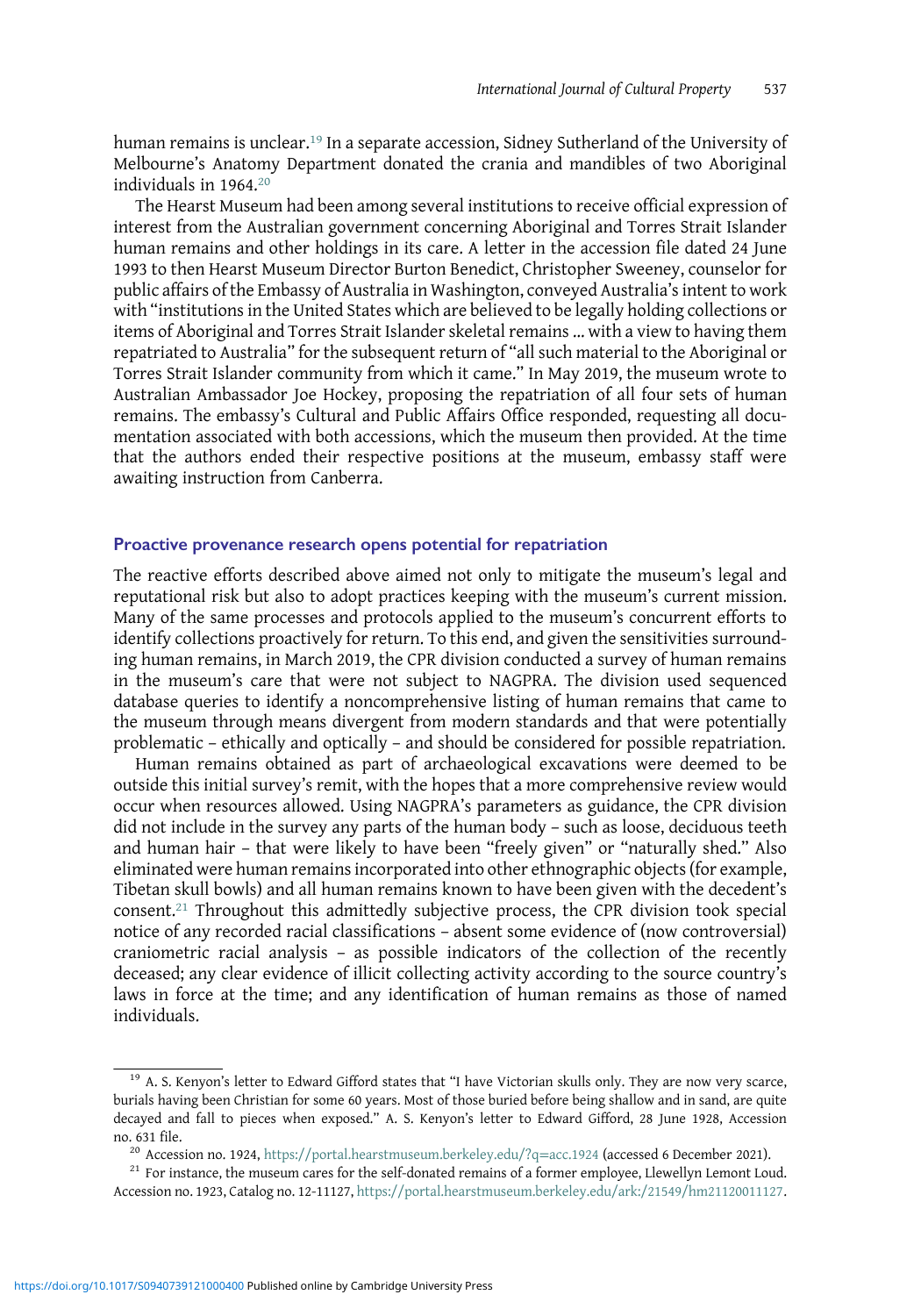Certain cases encountered in the course of the survey presented or suggested particularly problematic provenances. Of these, some cases – such as what the catalog identifies as the skull of a "Negro" purchased from the Berkeley Junk Company in 1933;<sup>22</sup> those human remains from the above-described Childress collection that Japan had declined to receive; and human remains purchased in the early twentieth century from a variety of scientific supply companies<sup>23</sup> – presented no clear way forward but were documented in the survey as impetus for later resolution.

Presented below are some cases proposed for repatriation as a part of this effort. The museum's primary goal in each instance was transparency – namely, not to compel a transfer if such a course did not align with the identified recipient's current desires or priorities.

## Human skeletal remains of Black individuals from South Carolina

The survey identified human remains listed in the museum's catalog as a "Negro skull and jaw" from South Carolina.<sup>24</sup> The word "Negro" was written in pencil on the bone surfaces. The museum received these remains in 1930 from Spencer Atkinson, a student and then instructor at the Atlanta-Southern Dental College – later absorbed into Emory University – who had amassed a large comparative collection for use in research and teaching. Atkinson's collection accompanied him to his new position at the University of the Pacific (UoP), where much of it remains as the Spencer R. Atkinson Library of Applied Anatomy.

Correspondence between the museum and Emory and UoP archivists in early 2019 did not illuminate Atkinson's collection methods. However, the "Negro" designation suggested that these remains were those of an individual known to have been Black at time of collection and possibly, therefore, either recently deceased or from a known Black context, such as a Black cemetery. Concerned by this potential provenience, and aware that protection of Black cemeteries and repatriation of Black human remains had become a focus of active, urgent discussion in American cultural policy, $25$  the museum contacted South Carolina's State Archaeologist Office for guidance on appropriate next steps. With that office's staff acting as intermediaries, the case was presented to the South Carolina African American Heritage Commission, which was then actively seeking appropriate final disposition for all historically derived burials of Black people. In July 2019, the museum transferred the human remains to the State Archaeologist's Office, with the understanding that they would be reburied in a designated cemetery when circumstances allowed.

#### Mummified human remains of an individual from "Congo"

The survey effort also found information related to a mummified human head, identified in the catalog as being from "Congo Africa."<sup>26</sup> Received as a gift from San Francisco Chronicle journalist George R. Hyde in 1931, the remains had been a theatrical prop at San Francisco's Alcazar Theatre and had passed to Hyde through an intermediary, an artist for the San Francisco Examiner. After inspecting the head at Hyde's San Francisco apartment and declaring it genuine, Edward Gifford brought it back to the museum where it was

<sup>&</sup>lt;sup>22</sup> Accession no. 500BG, [https://portal.hearstmuseum.berkeley.edu/?q](https://portal.hearstmuseum.berkeley.edu/?q=acc.612)=acc.500BG (accessed 6 December 2021).<br><sup>23</sup> Account nos. 612, 4638, [https://portal.hearstmu](https://portal.hearstmuseum.berkeley.edu/?q=acc.4638)seum.berkeley.edu/?q=acc.612 and https://portal.hearstmu

[seum.berkeley.edu/?q](https://portal.hearstmuseum.berkeley.edu/?q=acc.4638)=acc.4638 (accessed 6 December 2021).<br><sup>24</sup> Accession no. 100KE, <https://portal.hearstmuseum.berkeley.edu/?q=acc.100KE> (6 December 2021).<br><sup>25</sup> Rainville [2009;](#page-19-0) Blakey [2020;](#page-18-0) Smith [2020](#page-19-0).<br><sup>26</sup> Accession no.

<sup>6</sup> December 2021).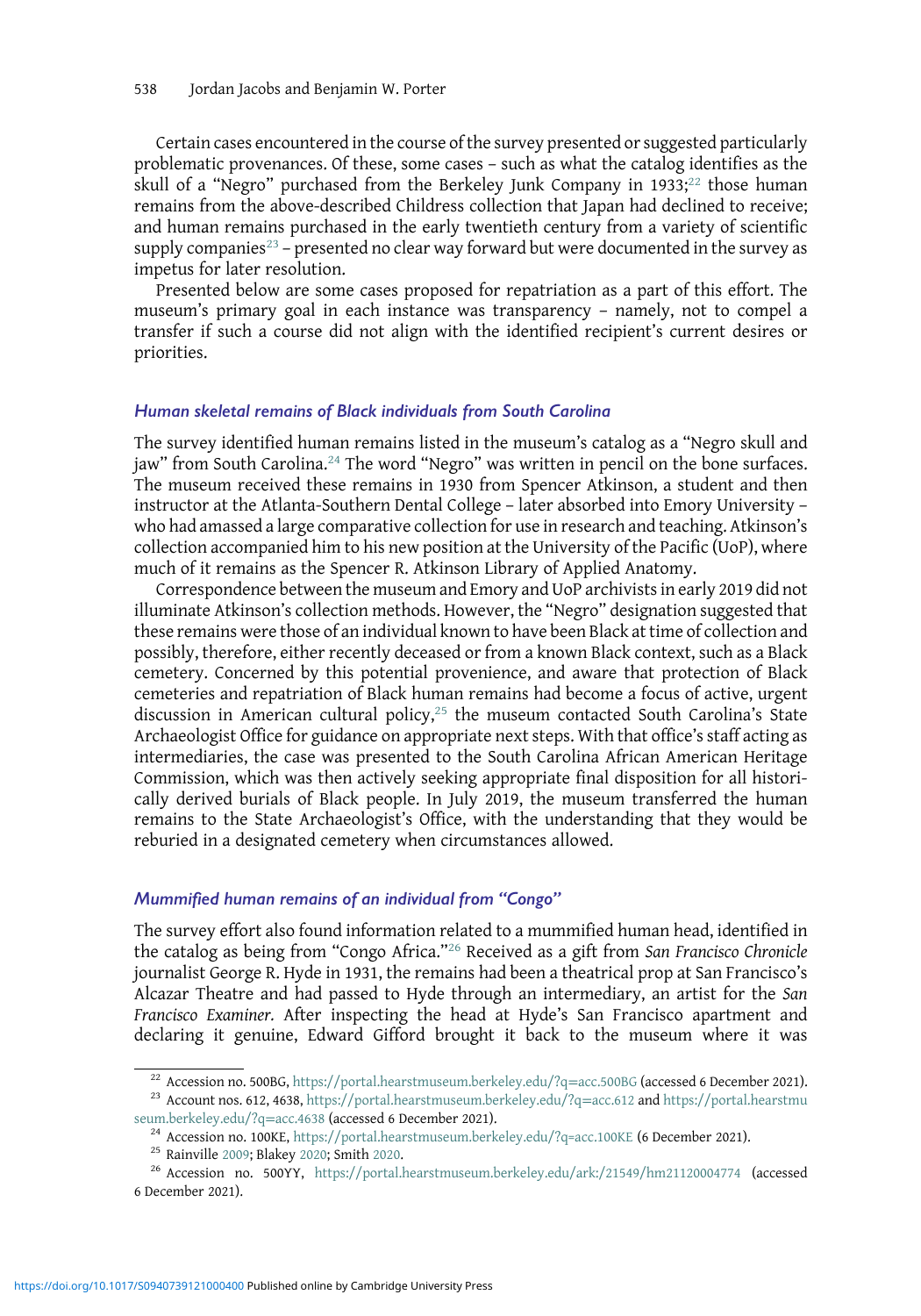accessioned and catalogued. Prior to the survey, these remains were already well known to museum staff, in part because of the feelings of horror and revulsion they produced. The well-preserved head of a young woman – with intact soft tissue, teeth, and hair, the neck wrapped with cloth – was mounted in the small glass case that accompanied its transfer to the museum. A handwritten ink label affixed to the glass surface refers to its contents as a "[m]ummified head … from Congo Africa" and includes a word meant to describe a Black female, which we have decided not to reproduce here.

The CPR division was unable to locate any information pertaining to the Alcazar Theatre's acquisition of the remains in question, the identity of the San Francisco Examiner's artist intermediary, or performances involving the use of a human head that could have provided a clear ante quem date for collection and the date of the individual's death. While several "Alcazar" theaters have existed in San Francisco, museum staff determined that the Alcazar Theatre at issue was likely the one built at 260 O'Farrell Street in 1911, which became a movie theater in 1932. Dissolution of the props department may have occurred in the lead up to this transition.

The sole documentation for the remains' original collection is the aforementioned label. Whether "Congo Africa" refers to what was then the Belgian Congo, to the neighboring and much smaller French Congo (later Republic of the Congo and Congo-Brazzaville), to the geographical region abutting the 3,000 mile long Congo River, or to the entire Central African Congo drainage is uncertain. Further, the issuance of cultural property laws of the Democratic Republic of Congo (DRC), which was formerly Zaire, in 1971; the Republic of the Congo in 1956; and the Republic of Angola, which borders the Congo River, in 1976 all postdate the remains' collection and accession. Still, given the region's specific and brutal European colonial history, and the practices of decapitation and dismemberment during the period of Belgian rule, the museum offered repatriation to the DRC's Washington Embassy in June 2019.

The embassy responded in November 2019, asking how the museum had determined that the remains were from the DRC, how they had come to be in the United States, and from where in the DRC they had originated. In its response, the museum was forthcoming in its lack of certitude. Embassy staff wrote back, stating that the remains could not be requested for repatriation using the "Congo Africa" label alone but that they remained open to discussions. The museum received no response to its subsequent invitations to a telephone meeting, but it did not press the issue. While the DRC's ultimate determination was pending at the end of the authors' respective tenures, the museum's primary aim in the matter – transparency – had been achieved, and communication channels opened, if and when the DRC should choose to proceed. In this matter, as in the Childress case, the museum had identified the affiliation of the human remains and their appropriate disposition based on the preponderance of the available evidence – namely, the scant geographical information in the associated documentation. In both cases, however, the museum's comfort level with the resulting uncertainty was greater than that of the identified recipients.

# Human skeletal remains of named First Nations individual from Canada

As part of the survey effort, the CPR division's staff linked information on one of several handwritten display labels in a 1903 accession file to a single human skull, described in the museum catalog only as "Calavarium, deformed."<sup>27</sup> The particular accession grouped several skulls acquired by the museum prior to 1901. According to the label located in the

 $^{27}$  Accession no. 78, <https://portal.hearstmuseum.berkeley.edu/ark:/21549/hm21120000090> (accessed 6 December 2021).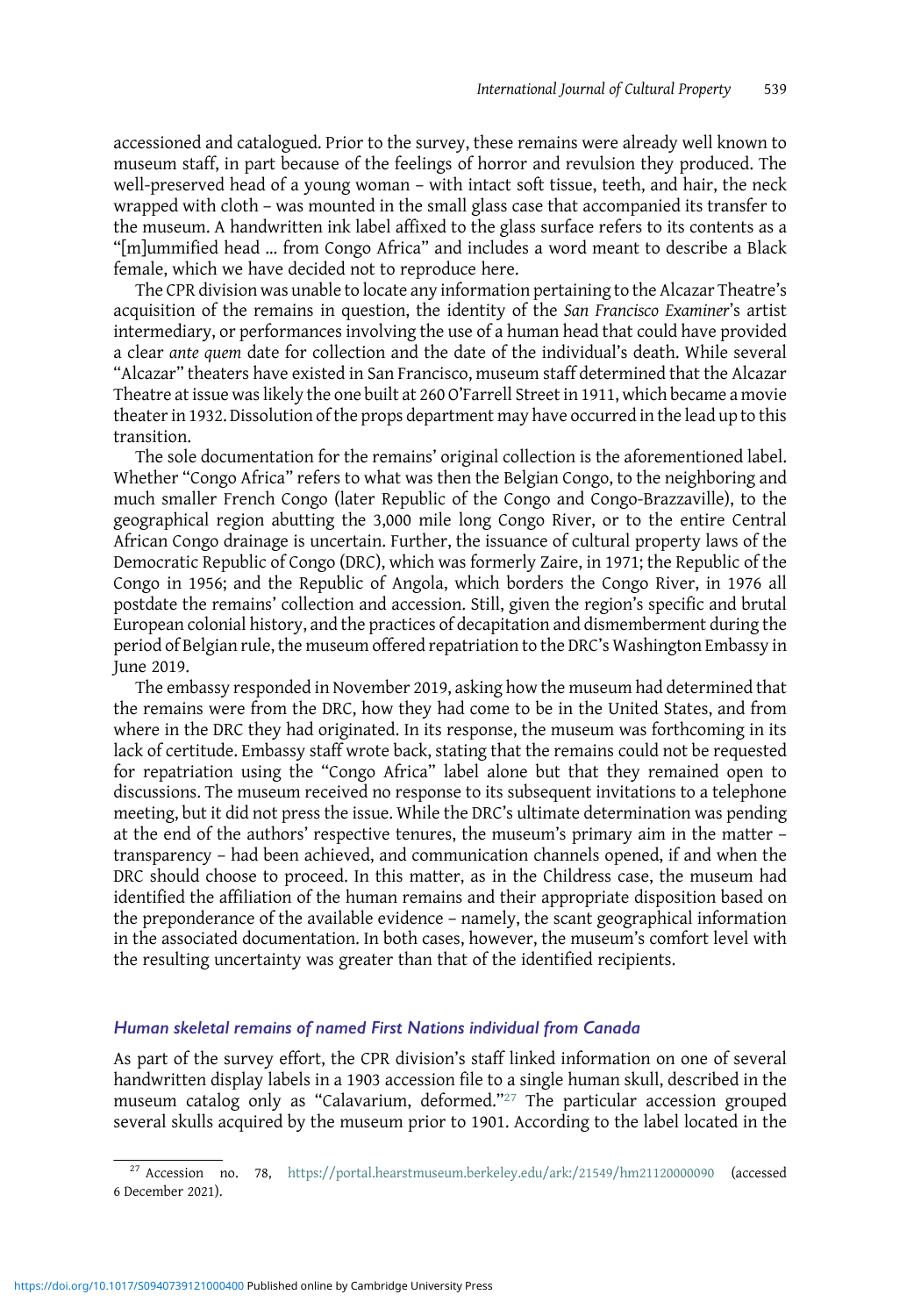accession file, this was the "[s]kull of Yasall (Longhead) Chief of the Cape Cook Indians. Vancouver Island, BC. Yasall was killed and beheaded by the Kyuquot Indians in retaliation for a murderous night attack he made upon them. Presented by M. Braverman Esq, Visalia CA." The acquisition is also mentioned in the 1882 annual report of the secretary to the Board of Regents of the University of California, which notes a donation from "Braverman, M., Visalia, California – The skull of Yasalt, Chief of the Cape Cook Indians."<sup>28</sup> Physical examination of the remains noted cranial modification consistent with the "longhead" descriptor.

The identity and collection methods of "M. Braverman" could not be ascertained. Anecdotal reports of European settlers described their removal of decapitated heads from sand pits on Vancouver Island,<sup>29</sup> but the association of the decedent's name suggested that Braverman had employed a different collection method. Further information on "Yasall" or "Yasalt," too, could not be located. Research suggested that Yasall likely led the Klaskino people, a Kwakwaka'wakw group. The Kunquot or Kyuquot people – identified in museum records as Yasall's beheaders – were the Klaskino's southern neighbors and belonged to the Nuu-chah-nulth (formerly "Nootka") group. Kwakwaka'wakw living by Quatsino Sound were popularly known as the "longheads" due to their custom of flattening the skull during childhood, a practice that continued through the end of the nineteenth century.<sup>30</sup> Retaliation and revenge were motivators for warfare between the neighboring Kwakwaka'wakw<sup>31</sup> and Nuu-chah-nulth, $32$  and removing heads as trophies was an important part of these encounters.

The Klaskino suffered a steep decline in population beginning in the mid-nineteenth century due to disease and war, which included conflict with the neighboring Kyuquot.<sup>33</sup> By 1885, the Klaskino numbered only 14 individuals and had largely intermarried with the Koskimo.<sup>34</sup> Reportedly, the last person of Klaskino ancestry died about 1920.<sup>35</sup> However, the Klaskino belonged to the same dialect and ethnic group as the Quatsino people, a more inclusive Kwakwaka'wakw group living on the west coast of Vancouver Island. Today, the Quatsino First Nation "represents five tribes from the Quatsino Sound area who speak or once spoke the same dialect of the Kwakwala language," including both the Klaskino and Koskimo.

Identifying the Quatsino First Nation as the most closely affiliated descendant community of Yasalt – and noting increased repatriation activities within British Columbia – the museum initiated contact with the Canadian embassy in Washington, DC, and its San Francisco consulate in May 2019 to propose repatriation. Consular staff responded, and, in subsequent communication, the museum provided copies of all known documentation as well as the museum's own assessment of cultural affiliation. Concurrently, the museum contacted the Quatsino First Nation to inform them of the skull's existence, the known collection history, and the museum's desire to effect repatriation. While neither the First Nation nor the Canadian government further engaged on the matter, the museum aimed to provide enough information so that repatriation could proceed at a time of the Quatsino First Nation's choosing.

<sup>&</sup>lt;sup>28</sup> University of California, Berkeley [1882,](#page-19-0) 59.<br><sup>29</sup> Jewitt [1896](#page-19-0).<br><sup>30</sup> Cybulski [2006](#page-18-0), 536–38.<br><sup>31</sup> Codere [1950,](#page-18-0) 98–117.<br><sup>32</sup> Swadesh [1948](#page-19-0).<br><sup>33</sup> Galois [1994,](#page-18-0) 355.<br><sup>34</sup> Galois 1994, 364; cf. 367.<br><sup>35</sup> Galois [1994.](#page-18-0)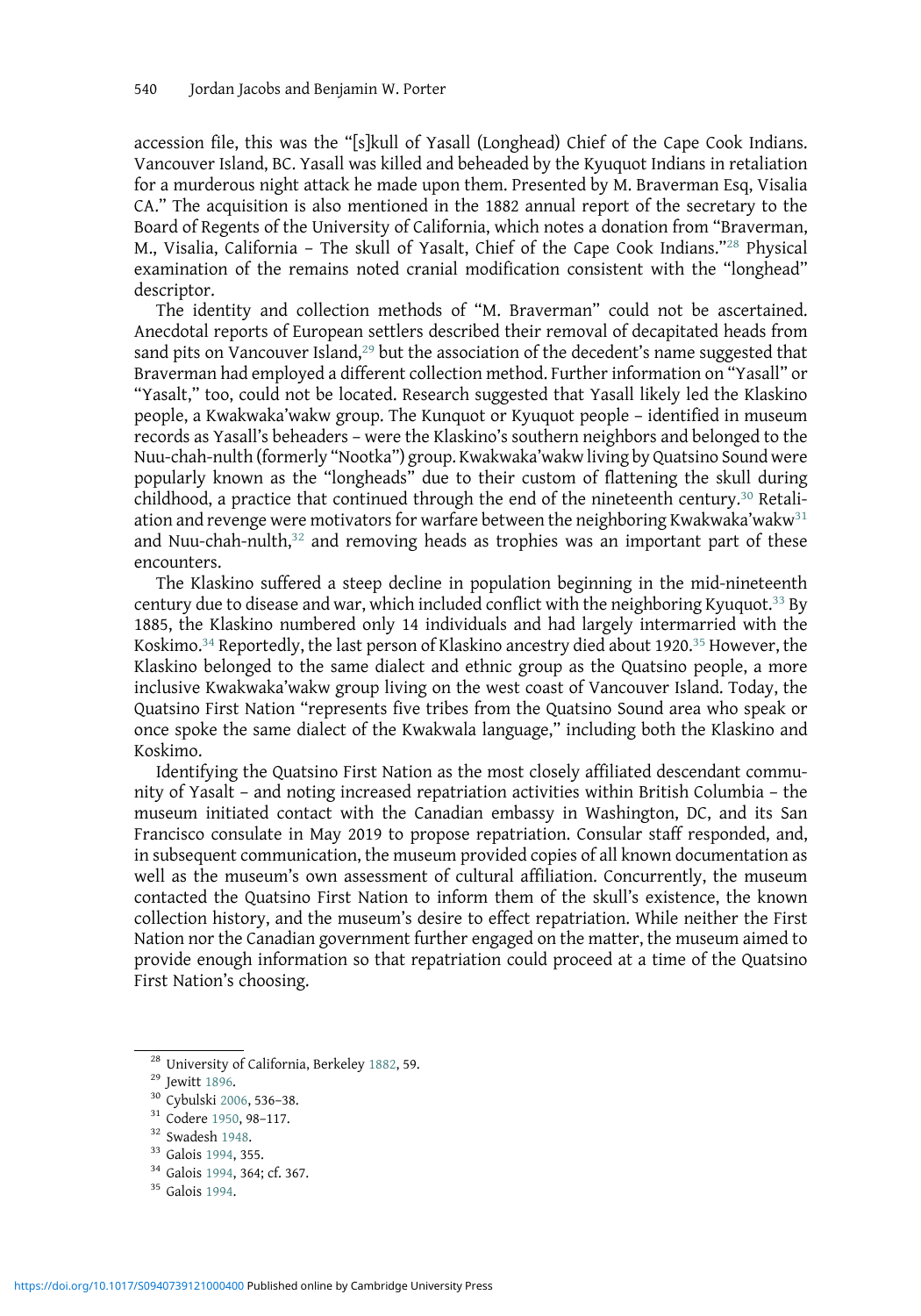#### Human skeletal remains from Vanuatu

A human skull collected from the Vanuatu (formerly "New Hebrides") archipelago by American naval officer Edward S. Elias in 1943 was also identified in the survey as a likely subject for repatriation.<sup>36</sup> The Hearst Museum received these remains as a donation from Elias himself. File correspondence indicated that Elias was, at the time of his 1945 donation, stationed at the US Naval Base Hospital no. 6 in Vanuatu and that he had collected the remains from "above the ground" two years prior. In a letter dated 17 February 1945, Elias stated that "[t]he enclosed skull was found on an island in the New Hebrides group. I am sorry I can not state the islands [sic.] name. It was found above the ground in 1943." Given the above description, and Elias's inability to identify the precise location of the skull's collection, museum staff could not account for the catalog card's specific given provenience of "Espiritus Santo," a likely reference to "Espiritu Santo," an island in the northernmost part of the Vanuatu archipelago, and the assignment could have simply reflected Elias's 1945 return address.

The legal status of American presence on the island was unclear to museum staff. According to the terms of an 1887 condominium, the islands were jointly administered during World War II by Britain and a Gaullist faction of then occupied France. American troops arrived in May 1942 to establish a bulwark against Japanese expansion, with the largest proportion of soldiers stationed on Espiritu Santo until American withdrawal in 1945. While the age of the remains was not established, the museum felt that they were unlikely to be those of a war casualty, given that there were no military engagements in Vanuatu during World War II, and, therefore, probably not subject to specific international law concerning the spoliation of war dead. However, while it was not clear whether American presence on the island in this period constituted a military occupation, several international legal instruments and the professional codes of ethics of various international and national professional organizations related to collection during wartime suggest that repatriation was the most appropriate action. On 26 June 2019, the museum contacted the Republic of Vanuatu's embassy, proposing repatriation. On the ambassador's positive response and recommendation, the museum initiated contact with the Vanuatu Cultural Centre in Port Vila, but it received no direction from the Cultural Centre's staff during the authors' respective tenures.

#### Collections reconciliation projects

Additional repatriation work was driven by a collections move in 2012–16 to upgraded storage facilities. This effort brought attention to several unaccessioned or "orphaned" collections, some of which had been awaiting processing for decades. While common in a collecting institution of the Hearst Museum's size and, in many instances, justifiable, it was obvious that the museum needed a clearer view of what, exactly, was in its care and to determine appropriate ultimate disposition. Porter organized the already standing Loans and Acquisitions Committee to begin a review of these collections so that disposition determinations could be made. The CPR division played a key role in this process, conducting object-by-object due diligence concerning the known and unknown collecting histories and chains of custody; the cultural property laws and other export legislation of the relevant source country; and a literature review for commentary on specific ethical concerns related to the object types at issue or the relevant sensitivities and expressed needs of the related source and descendant communities. The CPR division and the director also sought guidance

<sup>36</sup> Accession no. 1945I, <https://portal.hearstmuseum.berkeley.edu/ark:/21549/hm21120005281> (accessed 6 December 2021).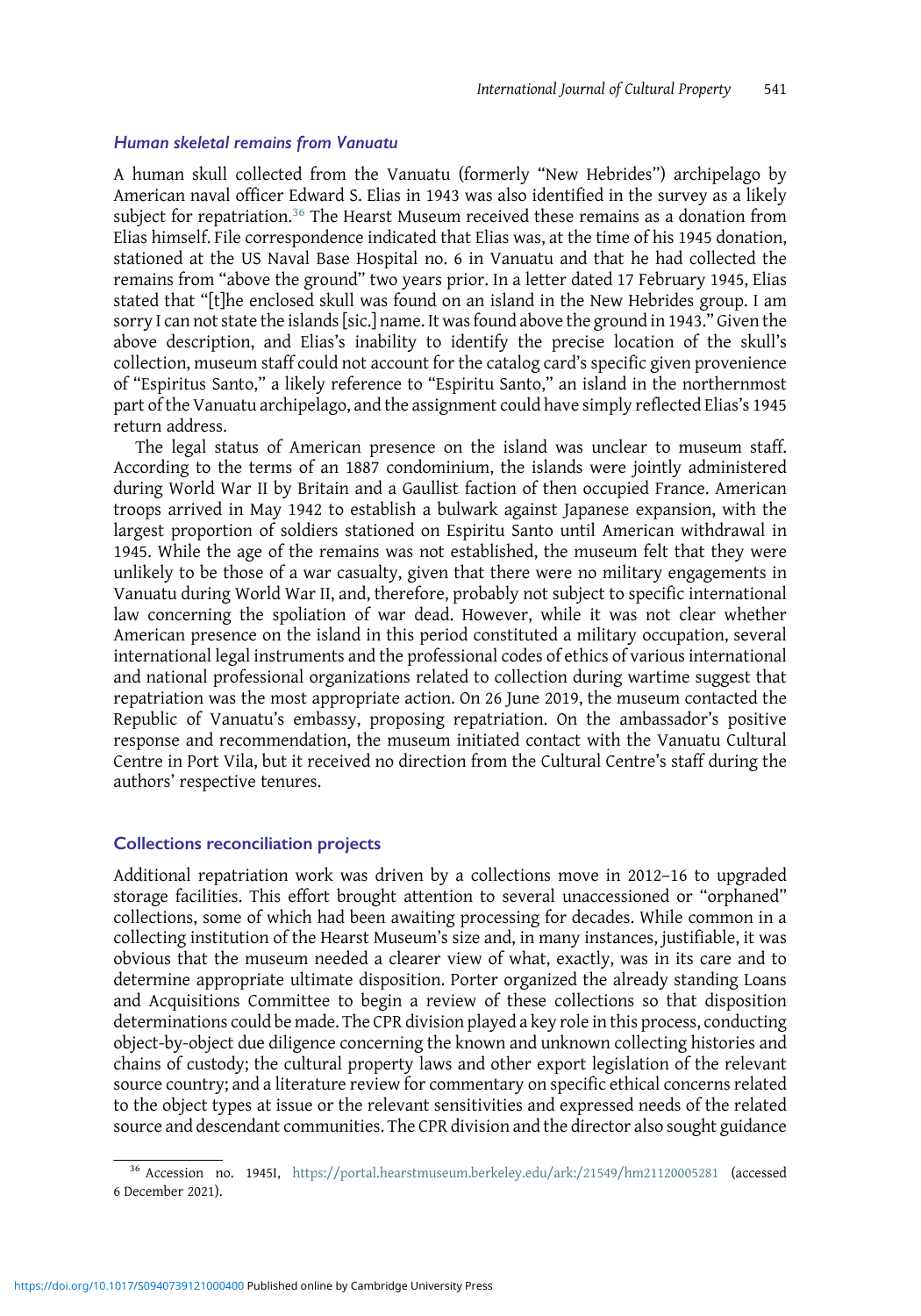from the museum's Council of Faculty Curators and other campus experts and administrators and drew on resources from neighboring collecting institutions (for example, the Bancroft Library, which maintains the archives of several Hearst Museum-related collectors and faculty members) in determining appropriate actions.

Collective patterns emerged during this work. Some collections were in need of accessioning and cataloging; some collections had been accessioned but not catalogued; other collections were determined to be outside of the museum's scope, and more appropriate collecting institutions were found following best practices for collection disposition.<sup>37</sup> But a number of other collections were identified that required further thought as to whether repatriation to source countries represented the most suitable way forward.

Legal instruments now in effect in the United States mandate the repatriation of archaeological material from the United States to foreign states, or to communities within those states, only if specific conditions are met. The US 1983 Cultural Property Implementation Act (CPIA), for example, which implements elements of the 1970 UNESCO Convention, provides for forfeiture only if objects are considered "stolen," which requires their prior listing in the inventory of a source country museum or similar institution.<sup>38</sup> Additionally, sections 2602 and 2603 of the CPIA allow for forfeiture based on foreign export regulations and bilateral treaties, circumscribing the law's effect on extant museum collections. General application of other import laws, such as the National Stolen Property Act (NSPA) – discussed below in more detail - are similarly limited in museum settings.<sup>39</sup>

Without a specific, legal requirement toward which to turn, the Hearst Museum considered professional guidelines and encountered similar lacunae. While the standards and practices of the American Alliance of Museums<sup>40</sup> and the Association of Art Museum Directors<sup>41</sup> provide that it is the burden of museums to prove that collections come into their care in an ethical manner, the focus is almost entirely on new acquisitions; their due diligence proscriptions do not extend to the appropriateness of repatriating already accessioned collections outside the specific requirements of applicable laws. In the absence of codified principles – legal or professional – most museums have used the 1970 UNESCO Convention – or the United States's adoption of it in 1983 – as a "bright line." The Hearst Museum during Porter's administration instead adopted a consistent, more restrictive approach – using either 1970 or the date of the source country's relevant cultural property legislation, whichever came first.

In the Hearst Museum's process, national patrimony laws were deemed to be relevant when their intended purpose and demonstrated effect were clear. From an early stage, the museum recognized that, while some national property laws generally seek to restrict the illicit collection and export of cultural property, their language is sometimes too broad to

<sup>&</sup>lt;sup>37</sup> Guidelines of the International Council of Museums, [https://icom.museum/wp-content/uploads/2019/10/Guide](https://icom.museum/wp-content/uploads/2019/10/Guidelines-on-Deaccessioning-of-the-International-Council-of-Museums.pdf) [lines-on-Deaccessioning-of-the-International-Council-of-Museums.pdf](https://icom.museum/wp-content/uploads/2019/10/Guidelines-on-Deaccessioning-of-the-International-Council-of-Museums.pdf) (accessed 6 December 2021).<br><sup>38</sup> Cultural Property Implementation Act, 19 US Code § 2607.<br><sup>39</sup> National Stolen Property Act, 18 US Code § 2314.<br><sup>40</sup> "[T]h

respects the protection and preservation of natural and cultural resources and discourages illicit trade in such materials." American Alliance of Museums, Code of Ethics for Museums, 2020, [https://www.aam-us.org/programs/](https://www.aam-us.org/programs/ethics-standards-and-professional-practices/code-of-ethics-for-museums/)

[ethics-standards-and-professional-practices/code-of-ethics-for-museums/](https://www.aam-us.org/programs/ethics-standards-and-professional-practices/code-of-ethics-for-museums/) (accessed 27 April 2021). <sup>41</sup> "Member museums should thoroughly research the ownership history of a Work prior to its acquisition, including making a rigorous effort to obtain accurate written documentation with respect to its history, including import and export documents. … Member museums normally should not acquire a Work unless provenance research substantiates that the Work was outside its country of probable modern discovery before 1970 or was legally exported from its probable country of modern discovery after 1970." Association of Art Museum Directors, Guidelines on the Acquisition of Archaeological Material and Ancient Art, 2013, [https://aamd.org/sites/default/files/](https://aamd.org/sites/default/files/document/AAMD%20Guidelines%202013.pdf) [document/AAMD%20Guidelines%202013.pdf](https://aamd.org/sites/default/files/document/AAMD%20Guidelines%202013.pdf) (accessed 27 April 2021).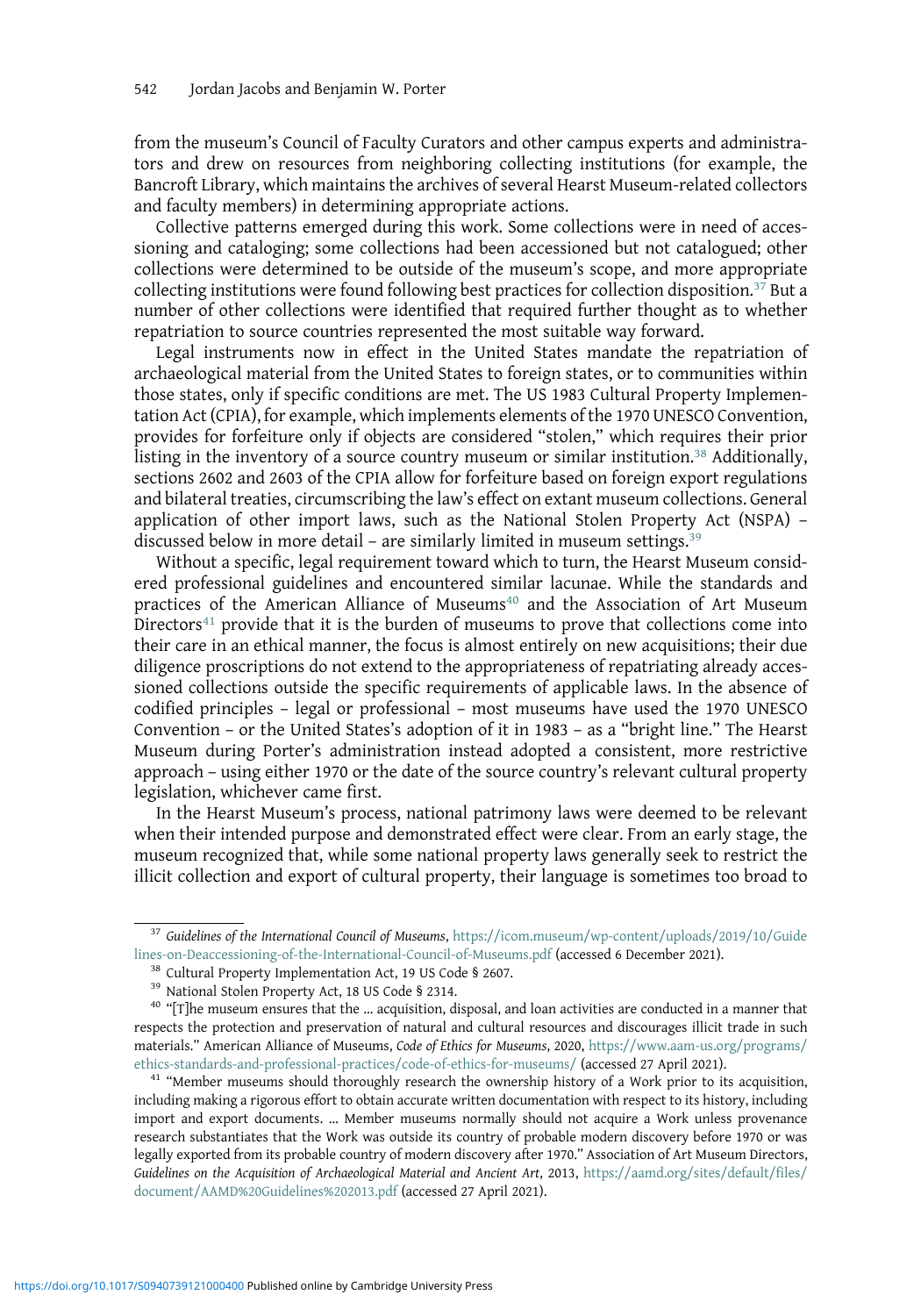convey intended real-world applicability.<sup>42</sup> For this reason, the museum's review included a careful read of each law's plain text and a review of news and scholarly sources regarding its actual implementation. With this step, the Hearst Museum's diligence efforts generally resembled the process applied in forfeiture cases under the NSPA. Such cases also served to interrogate the distinction between general and unambiguous cultural property legislation and to examine the legislation's specificity and scope.<sup>43</sup> The museum, however, erred on adopting a broader view of each law's relevance. Similarly, the museum considered bilateral agreements between source countries and the United States not for the legal constraints they imposed – as such restrictions focus on imports – but, rather, as official demonstrations of a source country's priorities in protecting its cultural property.

Finally, in cases where the objects in the museum's care had never been processed fully into the museum's collection, the CPR division and the director reexamined the circumstances under which they came to the museum, so as not to put a contemporary stamp of approval on unjustifiable past practices. This approach reflected the relationship that the museum wished to have with source countries and descendant communities, appreciated the discipline of anthropology's reliance on context, and sought to protect the museum and university from controversy.

#### Cuneiform tablets from Iraq

Perhaps the most significant case to be resolved as part of the reconciliation effort pertained to a collection of cuneiform tablets.<sup>44</sup> With their detailed accounts of ancient governance and daily activities on such small portable objects, cuneiform tablets in recent decades have been especially vulnerable to looting<sup>45</sup> and were identified in the International Council of Museums's [2008](#page-18-0) Red List as an artifact type "most favored by the illegal antiquities market."<sup>46</sup> In late 2006, the Hearst Museum accessioned, but did not catalog, a donation of 18 cuneiform tablets from San Francisco Bay Area collector Elizabeth Warrick. While no documentation exists regarding the tablets' archaeological provenience, epigraphic analysis indicated that they originated from southern Iraq and date to between 2050 and 300 BCE. When museum staff encountered the unprocessed collection in 2013, the CPR division began correspondence with Warrick and her family regarding the tablets' provenance.

The conflicting narratives that resulted raised new concerns. The museum had been told in 2006 that Warrick's grandfather had purchased the collection at auction in London between 1925 and 1945, but subsequent correspondence from Warrick family members – conveying the assessment of Cornell University's David Owen – stated that, on the basis of these tablets' description and the boxes in which they were housed, they were among the 11,000 tablets sold by Edgar Banks in the United States during the early twentieth century.<sup>47</sup> It is important to note that the museum located no positive information suggesting that the

<sup>42</sup> For example, in 2019, the museum determined that Papua New Guinea's National Cultural Property Act of 1965 – which requires authorization to export "any object, natural or artificial, used for, or made or adapted for use for, any purpose connected with the traditional cultural life of any of the peoples of the country, past or present" – need not restrict accession of modern personal adornments. Accession no. 4686, [https://portal.hearstmuseum.berke](https://portal.hearstmuseum.berkeley.edu/?q=acc.4686) [ley.edu/?q](https://portal.hearstmuseum.berkeley.edu/?q=acc.4686)=acc.4686 (accessed 6 December 2021).<br><sup>43</sup> E.g., Schultz v. United States, 178 F.Supp (2d) 445 (SDNY 2002), affirmed 333 F. (3d) 393 (2d Cir. 2003), certiorari

denied 540 U.S. 1106 (2003), in which expert witnesses testified to the scope and implementation of Egypt's Law no. 117 of 1983 and whether its intent truly was "to vest absolute and true ownership of all antiquities found in Egypt after 1983 in the Egyptian government." The court decided that this reading was correct.<br><sup>44</sup> Accession no. 4756, [https://portal.hearstmuseum.berkeley.edu/?q](https://portal.hearstmuseum.berkeley.edu/?q=acc.4756)=acc.4756 (accessed 6 December 2021).<br><sup>45</sup> E.g., Bogdanos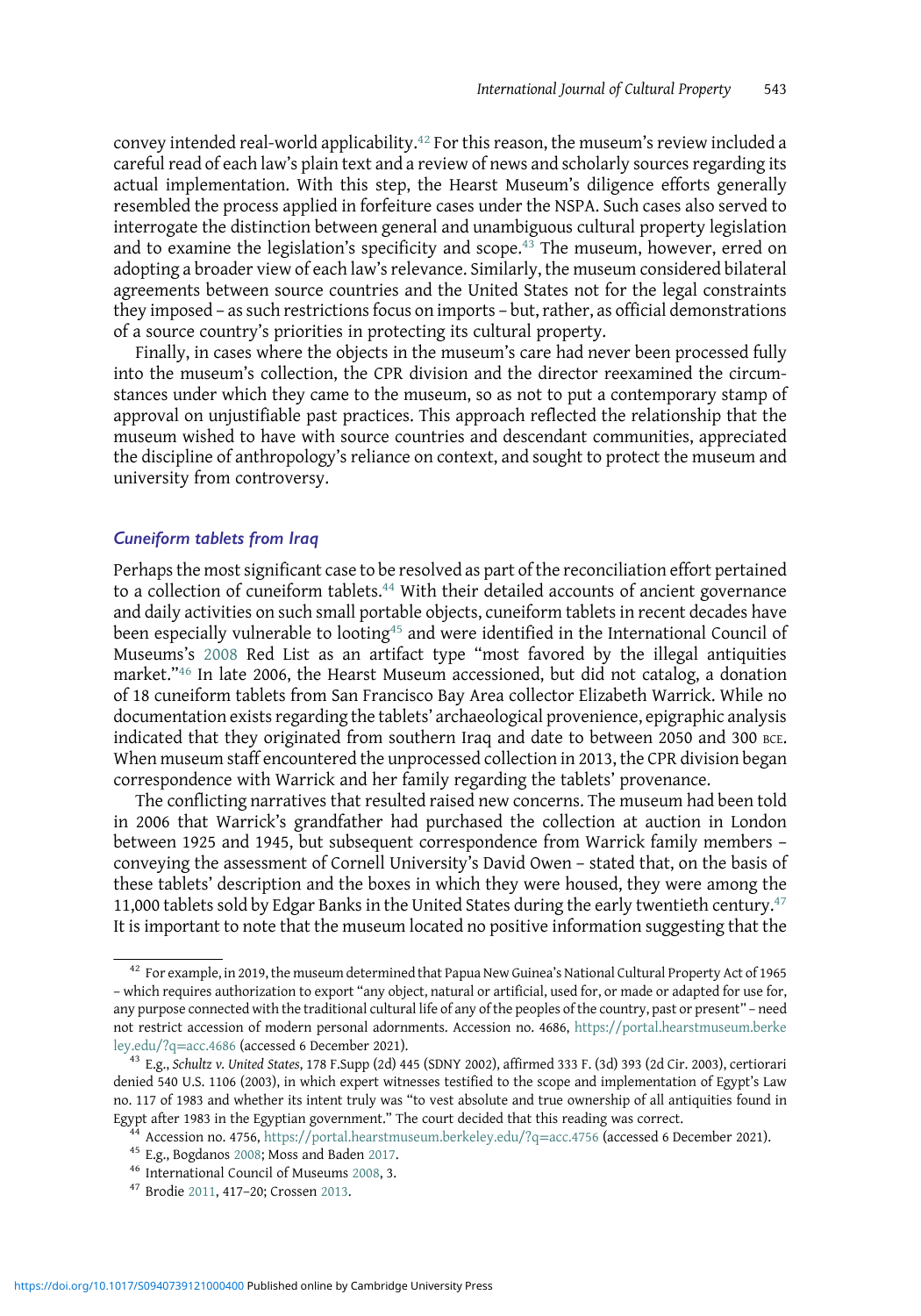cuneiform tablets were illicitly excavated, stolen, or unlawfully exported, nor any evidence suggesting wrongdoing on the part of the donor or her grandfather. Still, the tablets' origin in Iraq, their lack of established provenance, and possible relevance of – and standards suggested by – Iraq's National Antiquities Law no. 59 of 1936, the 1970 UNESCO Convention, the 1995 Convention on Stolen or Illegally Exported Cultural Objects, and the UN Security Council's Resolution 1483 of 2003 put the museum in a precarious position. $48$  The museum decided that it could not shoulder the burden of proof of the collection's licit origins and that it would instead aim to return them to Iraq.

For guidance, the CPR division wrote to UNESCO's 1970 office, and on that office's suggestion, provided photographs of the tablets to the Iraq Museum in Baghdad in April 2014 to ensure that they did not match any of those known to have been looted from its collection in 2003. No matches were subsequently reported. Still, the museum's own standards and concerns – elevated by considerations that Iraq's own 1936 antiquities law could serve as a basis for a potential Iraqi lawsuit to recover the tablets and that the "Banks Collection" provenance (for which no catalog exists) would not hold up to scrutiny in court – led the museum to contact officials of the Iraqi embassy in Washington, DC, in a letter dated May 2017, describing the collection and requesting an opinion on how to proceed. On 20 July 2017, embassy staff supplied a formal request for repatriation.

A potential complicating factor, and the cause of some delay, was language in the museum's 2006 gift acceptance form, which included the museum's then-standard clause that, as a condition of the gift, the objects were to become the "permanent property of the Regents [of the University of California]." However, the apparent conflict between this language and other legal frameworks did not need to be tested since the Warrick family consented to repatriation on learning of Iraq's request. After ensuring that all the cuneiform tablets had been photographed to a professional standard, the transfer occurred at the museum on 19 September 2017, with officials from Iraq's embassy in Washington, DC, and its consulate in Los Angeles in attendance. A subsequent meeting took place at the Washington embassy in April 2018, in which Ambassador Fareed Yasseen acknowledged the museum's proactive, good faith effort.

## Archaeological material, reproductions, and fakes from Peru

Similar considerations framed the museum's 2019 repatriation of archaeological objects – some of questionable authenticity – to the Republic of Peru. More than 200 objects had been identified in 2018 as part of the larger reconciliation effort and had entered the museum's care through three donations: from Charles Eby in 1988,<sup>49</sup> from Arthur and Evelyn Beynon in 1993,<sup>50</sup> and from Sonoma State University in 1986.<sup>51</sup> The Eby Collection consisted of textile fragments with no associated documentation and ceramic vessels – the latter described in Eby's correspondence as having been collected during construction of a fishmeal plant near Ilo at an unknown date and offered to Eby by the construction foreperson. The Beynon Collection – made up of ceramics, metal, wooden, gold and silver objects, textiles, and other materials – had been assembled by the Beynons from unknown sources between 1959 and 1976, when Beynon worked in Peru as a mining engineer. Some of the objects had been catalogued on receipt, while others were noted as possible fakes or reproductions and set aside "for loan and study." The textile, a "mummy wrapping" received from Sonoma State University, had been a gift to that university from a Mimi Orr at an unknown date.

<sup>&</sup>lt;sup>48</sup> Convention on Stolen or Illegally Exported Cultural Objects, 24 June 1995, 2421 UNTS 457.<br><sup>49</sup> Accession no. 4311, [https://portal.hearstmuseum.berkeley.edu/?q](https://portal.hearstmuseum.berkeley.edu/?q=acc.4130)=acc.4311 (accessed 6 December 2021).<br><sup>50</sup> Accession no. 4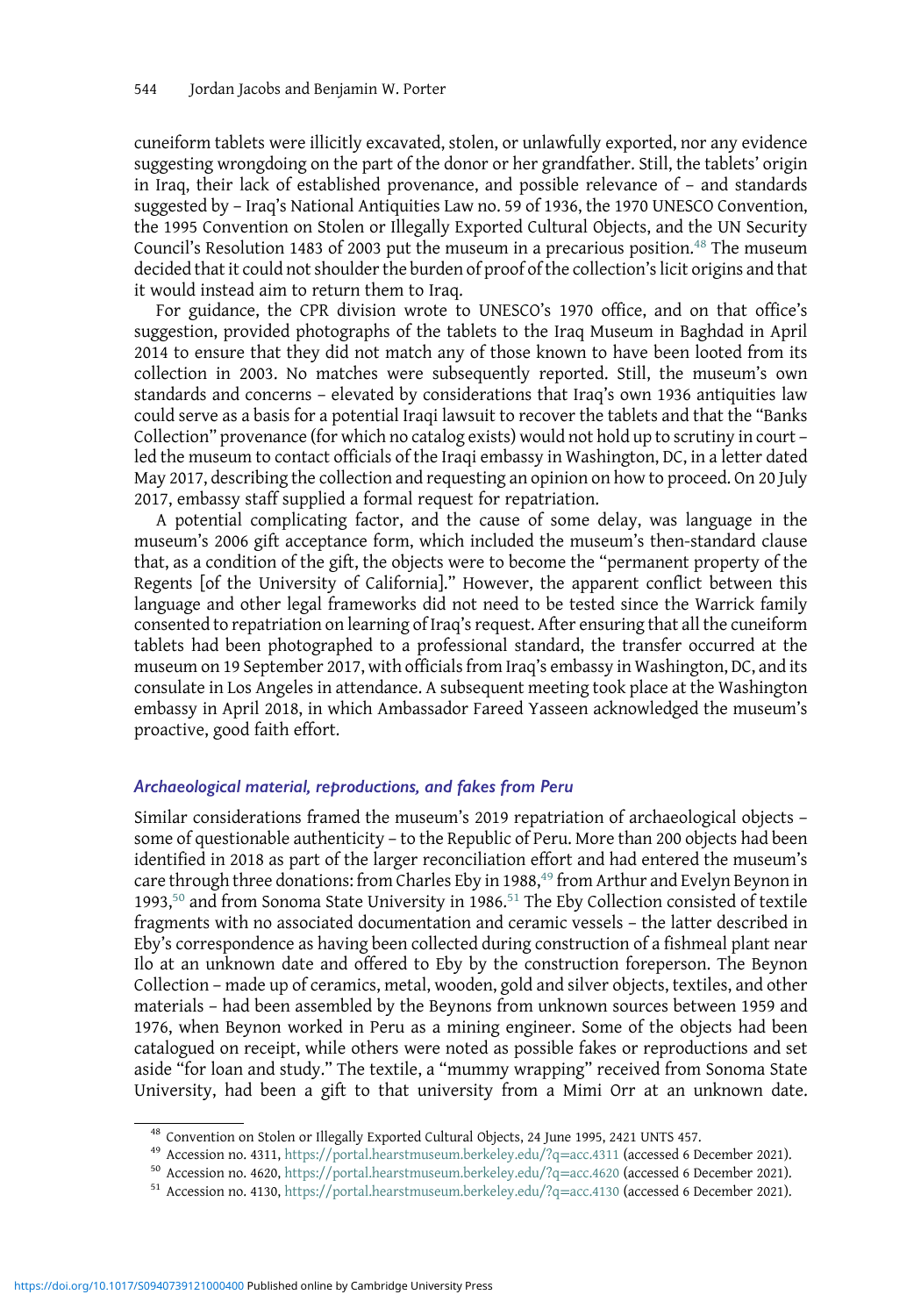Associated documentation noted that the object had been collected from "Pacho Conae," a locale that the museum could not identify.

The CPR division's review identified several applicable Peruvian cultural property laws supporting restitution of these objects to Peru. Dating to the early twentieth century, and strengthened in 1958, relevant legislation forbids the permanent export of archaeological material in most cases, and a 1997 United States/Peru bilateral agreement – extended in 2002, 2007, 2012, and 2017 – enshrines similar restrictions in US law. While documentation suggested that field collection, export from Peru, and import into the United States of some of the objects predated the more stringent of these legal instruments, the museum would not be able to demonstrate the collection's legitimacy and shoulder the burden of proof.

The museum wrote to Peru's San Francisco consulate in May and September 2018, proposing the restitution not only of the non-accessioned material identified in reconciliation but also the accessioned and catalogued objects acquired through the same donations. The museum informed the consulate that some of the objects were of questionable authenticity. Using photographs provided by the museum, Ministry of Culture staff in Lima identified the majority as modern forgeries or as objects that could not be positively distinguished as having been collected in Peru. The ministry claimed for repatriation 48 of the proffered objects as Peruvian cultural heritage. Transfer took place by diplomatic pouch across two shipments in May 2019 and February 2020.

## Archaeological material, reproductions, and fakes from Mexico

In 2017, the museum sought to reconcile a large collection of material donated in 1997 by Elizabeth M. Friedenthal, which included 30 small stone and ceramic objects identified by the donor as having been collected from several locales throughout Mexico during the midtwentieth century.<sup>52</sup> While several objects were associated with detailed provenance narratives in the donor's correspondence (for example, "Flat pottery figure. Colima. Found on shore of Bahia de Santiago by Friedenthals 1965"), others were accompanied by little explanation (for example, "Clay figure, heavy. Foot missing. Crude workmanship") or no contextual information at all.

The museum first sought guidance from Berkeley staff with subject area expertise, hoping that additional information could be ascertained through a visual inspection. This review identified 20 of the 30 objects as modern reproductions, but it confirmed many identifications noted in the archive, assigned likely modern dates for some of the surfacecollected material and revealed other objects that had seemingly been made to deceive – such as the Colima dog figurine typical of fakes that pervade the art market. The remaining 10 objects were identified as likely authentic, like a sixteenth-century "seal/stamp fragment from Tulum Ruins. Found by E. Friedenthal 1950," a partial ceramic headdress from a Mayan figurine, and the fragmentary foot of a tripod carved in the shape of an animal's head. Donorprovided information and expert analysis suggested geographical associations with locales throughout Mexico, including Chichen Itza, Tulum, Oaxaca, and other locations.

The museum weighed removing the reproductions and fakes from consideration when approaching Mexican authorities, so as not to overwhelm them with information that would later prove irrelevant. Transparency, though, took precedence; the museum chose to disclose all objects in its initial outreach, describing the expert assessment and inviting authorities "to make these final determinations about the objects' authenticity and their final disposition." With a prior case and established relationship<sup>53</sup> in mind, the museum's

<sup>&</sup>lt;sup>52</sup> Accession no. 4686, [https://portal.hearstmuseum.berkeley.edu/?q=acc.4686](https://portal.hearstmuseum.berkeley.edu/?qacc.4686) (accessed 6 December 2021).<br><sup>53</sup> The museum previously worked with the Instituto Nacional de Antropología e Historia to return archaeological material from Cuicuilco that had been exported for study on the condition of its eventual return.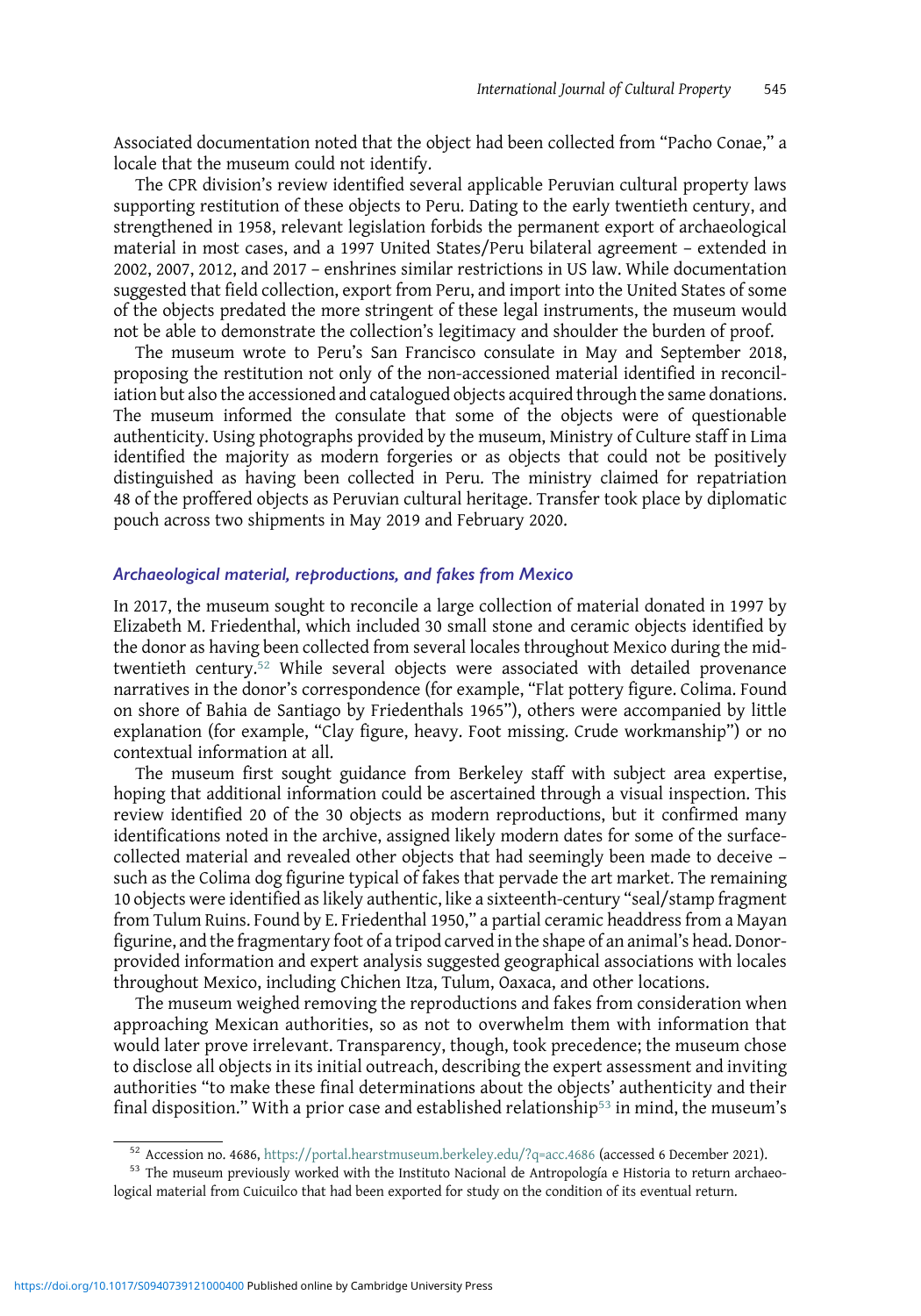first outreach was to the Instituto Nacional de Antropología e Historia (INAH) in Mexico City. When those communications stalled, the museum next contacted several INAH regional offices with jurisdiction over the identified locales in question. When this effort, too, proved unsuccessful, the museum followed the practice it had adopted for other cases described herein and contacted Mexico's San Francisco consulate in June 2019 to offer repatriation. This approach yielded the response of the consul general, her visit to the museum to view the objects, and an invitation for future collaborative exhibitions between the museum and the Mexican government. A plan to transfer the objects was in development at the end of Porter's directorship but was curtailed due to the COVID-19 pandemic.

# Other cases

The museum proactively offered repatriation of other cultural material identified in its reconciliation and survey projects, which – due to space limitations – are only summarized below. Physical transfer occurred where indicated, but, in each case, the museum achieved its primary aims of transparency and open communication:

- In November 2016, the museum offered Guatemala's Washington embassy to repatriate unaccessioned archaeological material collected in 1976 from the site of Tak'alik Ab'aj, Retalhuleu, in recognition of Guatemalan cultural property laws dating to 1947.
- The same month, the museum offered Venezuela's Washington embassy to repatriate archaeological material collected in the 1960s from Margarita Island, Nueva Esparta, Venezuela.<sup>54</sup> An associated 1964 letter from Venezuelan officials authorized only temporary export of the materials for study, in accordance with Venezuela's cultural property legislation of 1945.<sup>55</sup>
- In September 2017, the museum offered to repatriate to Panama both unaccessioned and associated accessioned archaeological material collected at an unknown date from a rice plantation in Cocle Province, in accordance with standards described in Panama's Ley no. 67 of 1941 and Ley no. 14 of 1985.<sup>56</sup> These objects were transferred to officials of Panama's Los Angeles consulate in November 2019.
- In May 2019, the museum proposed repatriation to Senegal's Washington embassy of both unaccessioned and associated accessioned archaeological material collected from Diallowali in 1976.57 Senegal's 1971 cultural property legislation prohibits the export of cultural materials except where authorized, and the CPR division could not locate documentation of such authorization.
- In June 2019, the museum proposed repatriation to Angola's Washington embassy of human remains donated to the museum in 1964, prior to Angola's independence from Portugal in 1975.<sup>58</sup> While both countries' cultural property legislation - Angola's of 1976 and Portugal's of 1985 – postdated the skull's export from Angola, the remains were flagged in the survey effort because of their "Negro" racial assignment, a possible indication of their recent age.

<sup>&</sup>lt;sup>54</sup> Accession no. 3160, [https://portal.hearstmuseum.berkeley.edu/?q](https://portal.hearstmuseum.berkeley.edu/?q=acc.3160)=acc.3160 (accessed 6 December 2021).<br><sup>55</sup> Transparency was the primary aim of this outreach; given political and humanitarian crises in Venezuela, the m

<sup>&</sup>lt;sup>56</sup> Accession no. 4270, [https://portal.hearstmuseum.berkeley.edu/?q](https://portal.hearstmuseum.berkeley.edu/?q=acc.1927)=acc.4270 (accessed 6 December 2021).<br><sup>57</sup> Accession no. 4233, https://portal.hearstmuseum.berkeley.edu/?q=acc.4233 (accessed 6 December 2021).<br><sup>58</sup> Acce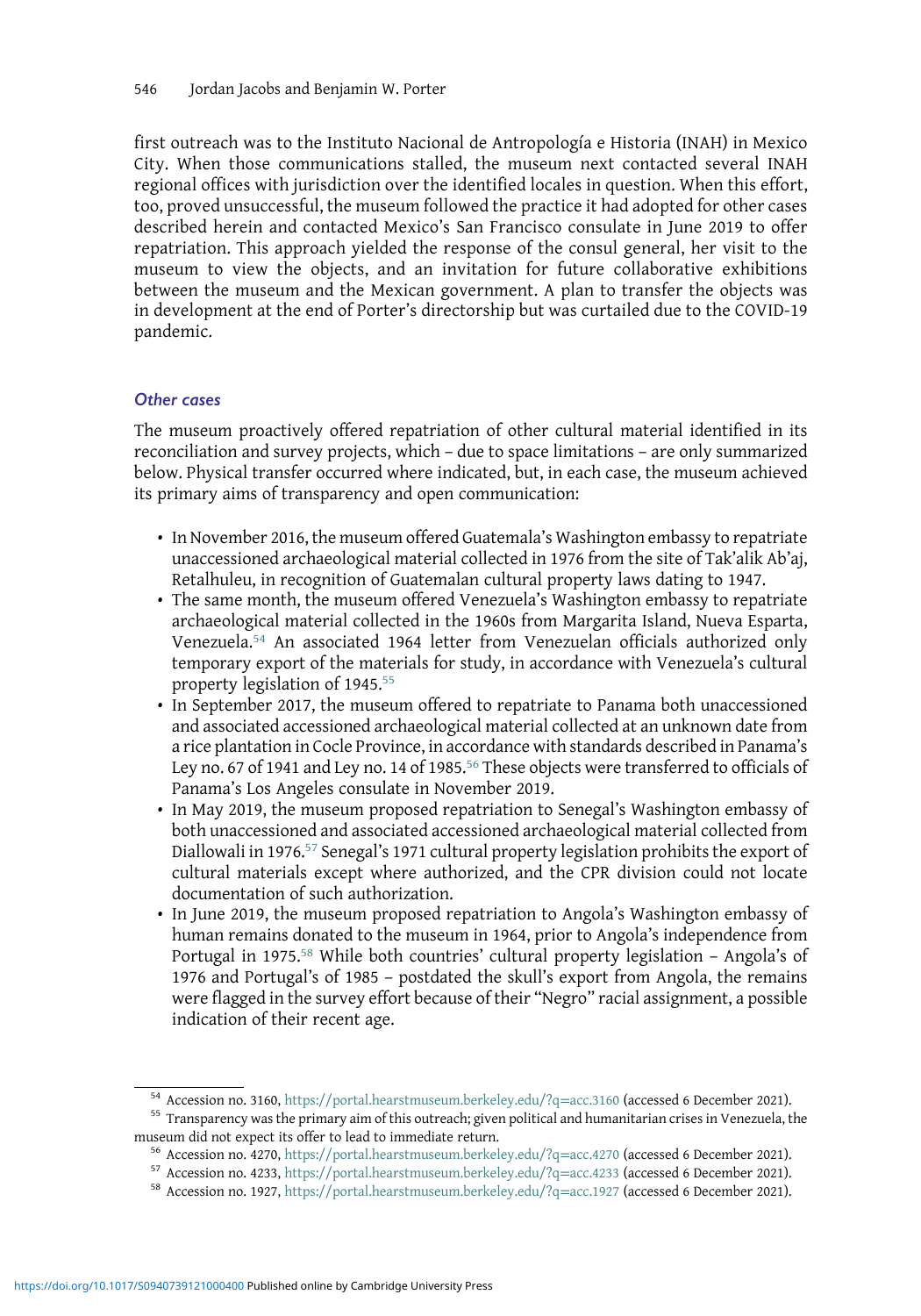#### **Discussion**

Repatriation has seized the public imagination in recent years and no wonder, paired as it is with emergent campaigns to redress colonial legacies, mitigate cultural trauma, and combat racial supremacy. This flood of interest has reinvigorated what largely had become an insular, industry conversation. Discussions of repatriation and related strategies are now laid open to public scrutiny, and decisions are increasingly made in the public eye. While the resulting transparency has been profoundly beneficial, the associated shedding of rigor decidedly has not. Nuance has escaped the zeitgeist, led as it is by groups and individuals that privilege organic, collective action and who demonstrate distrust and impatience toward institutions and the laws and policies they follow. In his book The Brutish Museums, for instance, meant for a public audience, Dan Hicks includes the Hearst Museum in a "Provisional List of Museums … that may Currently Hold Objects Removed from Benin City in 1897."<sup>59</sup> The museum's only bronze objects from Benin are two nineteenth-century bells purchased in 1963 from a market in Abidjan, Côte d'Ivoire. This documented provenance would suggest an extraordinary chain of custody for materials looted in the 1897 raid, and Hicks's specific, improbable charge deserves at least the same degree of scrutiny as the cases described above.

Lobbyists, $60$  government officials, $61$  popular articles, and student-led university newspapers<sup>62</sup> speciously present repatriation as a one-size-fits-all process with the predetermined goal of liquidating problematic collections and decry museums' pace in reaching absolution. Such oversimplification subverts not only the intent of relevant legislation and the delicate balance of legitimate interests it aims to achieve but also the varied wishes and priorities of source and descendant communities. On whose timeline should repatriation be undertaken? Who are such actions meant to serve? More often than not, these questions go unasked when repatriation enters the public square. As our case studies demonstrate, repatriation is not a process with a universal beginning or end point or with uniform milestones along the way. We contend that, just as tired arguments against repatriation weaponize racist tropes and colonial condescension, so do blanket calls for repatriation do disservice to it as a practice.

Museum professionals are well aware of the regular movement of collections around the planet – not only for repatriation but also for exhibition loans, research, or specialized analysis. Yet, of these circumstances, repatriation stands apart in its susceptibility to politicization and sensationalism in media reports written to castigate legacy institutions as bad actors. The history of the Hearst Museum's CPR division, and the case studies detailed herein, demonstrate that repatriation work is best achieved not in damaging, ad hoc scrambles to address claims or scandal but, rather, by "normalizing" it as part of institutional practice. For university-based museums, structured, defined processes fill gaps in campus policies and enable proactive approaches from a position of strength. Such a stance meshes well with the needs of university administrators, who are often receptive to strategies that mitigate risk.

<sup>&</sup>lt;sup>59</sup> Hicks [2020.](#page-18-0) On 26 March 2021, Hicks tweeted a photo of this list, with the caption: "How near are you right this minute to a looted Benin Bronze?" (removing any caveat that the original use of "provisional" may have conveyed).<br><sup>60</sup> E.g., letter from the Association on American Indian Affairs to Harvard University president, 18 Februa

<https://www.indian-affairs.org/harvard.html> (accessed 6 December 2021). <sup>61</sup> "I don't think anyone had any idea how large the task would be," says Melanie O'Brien, National Park Service

manager for NAGPRA, "or that we would be here, 30 years [after NAGPRA's passage], with so much still to do." See "After Decades, U of M Is Finally on Track to Return Native Burial Objects Dug Up in 1920s," Star Tribune, 31 December 2020, [https://www.startribune.com/after-decades-u-of-m-is-finally-on-track-to-return-native](https://www.startribune.com/after-decades-u-of-m-is-finally-on-track-to-return-native-burial-objects-dug-up-in-1920s/600005642/)[burial-objects-dug-up-in-1920s/600005642/](https://www.startribune.com/after-decades-u-of-m-is-finally-on-track-to-return-native-burial-objects-dug-up-in-1920s/600005642/) (accessed 6 December 2021). <sup>62</sup> Sage, "Grave Robbing at UC Berkeley."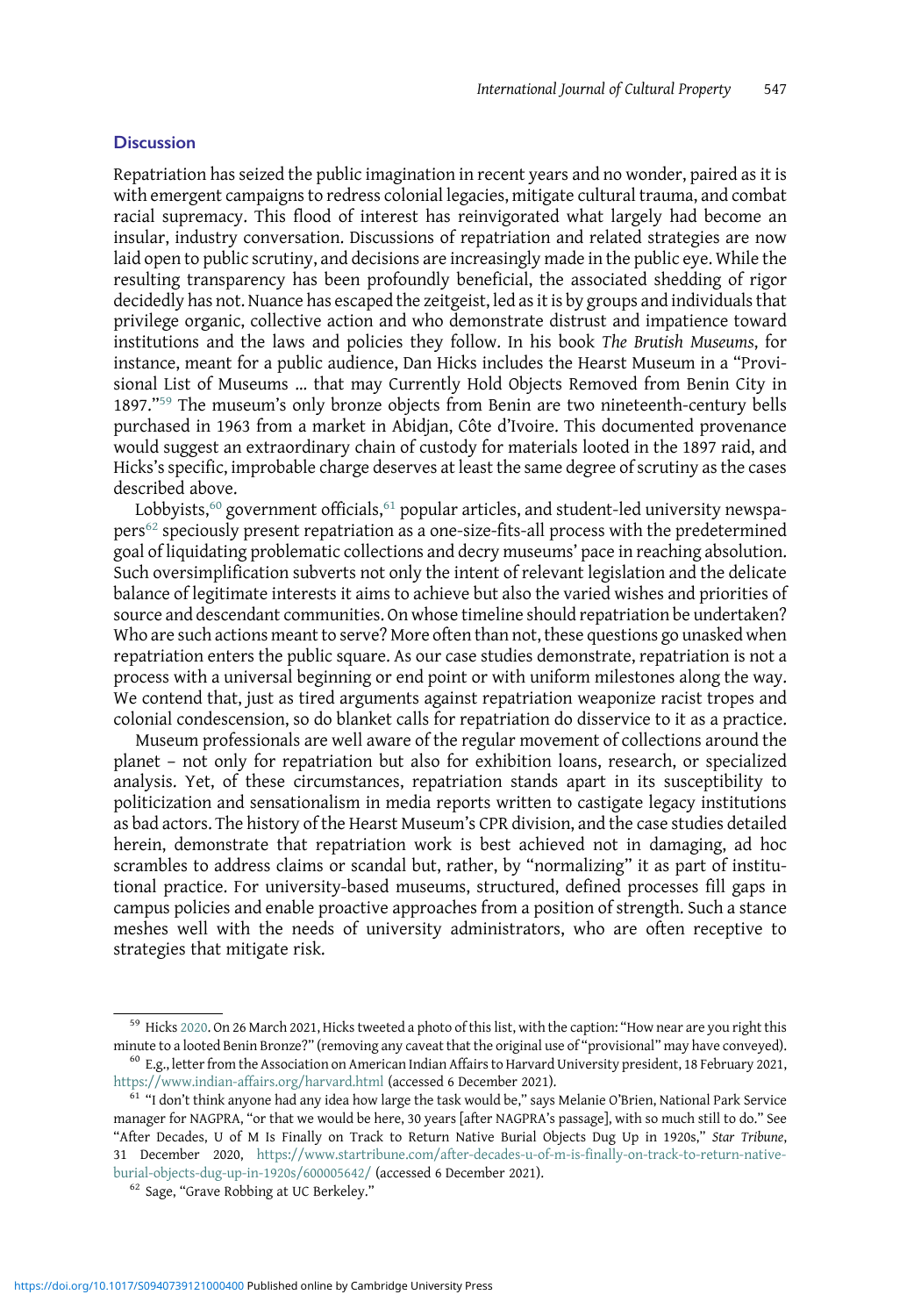Museums can prioritize cases effectively through a staged approach. Just as the Sarr/ Savoy report recommends – and NAGPRA mandates – successive processes, the Hearst Museum's approach was a sort of triage: seeking first to resolve known legacy claims; next, to identify human remains whose specific collection histories demanded priority in redressing; and then, to propose repatriation as a means to reconcile historic, unprocessed collections that do not meet contemporary standards for accession. Transparency and the restoration of agency, not physical transfer, should frame a museum's repatriation goals. As the above case studies demonstrate, repatriation may not be the identified recipient's desired, immediate outcome. While the circumstances of every museum will vary, we believe this approach represents a reasonable and replicable best practice. To this end, we propose a higher standard in due diligence than the bright line of the 1970 UNESCO Convention or the 1983 US implementing legislation would require. Instead, we argue that 1970 be used only when it predates relevant source country legislation that is unambiguous and clear in purpose and effect. If collection histories are linked to a particular trauma in the source country's past, repatriation should be proposed regardless of the date of collection. This latter standard is especially important when a particularly egregious collection event was technically legal, due to colonialist structures, but violates contemporary ethical standards.

Pragmatic best practices also emerged from these cases. Initiating consultation with USbased embassies and consulates often yields more consistent and actionable responses than does direct outreach to in-country cultural authorities, perhaps because of the lack of authority and comfort of the latter offices to conduct diplomatic negotiations. Further, while valid concerns can be raised about fraught relationships between ethnic minority groups and the state, $63$  and while a utopian view might see the museum initiating communication directly with descendant communities, the reality of repatriation is that the complexities of soft diplomacy usually necessitate an institution-to-government first contact in order to begin a transfer. Similarly, while diaspora communities with legitimate interests in the repatriation process may be represented on the museum's university campus, and while engagement with these groups may provide local teaching and community-building opportunities, museums must weigh whether outreach might inform or confuse the diplomatic work required to engage with sovereign governments. A close, transparent relationship with campus counsel should be maintained, given the legal elements of the work.

The preemptive provision of all available information – including, but not limited to, accession documentation, condition reports, authentication assessments, photographs, and any internal analysis that led to the repatriation proposal – avoids unnecessary iteration and allows the source country to make informed decisions and arrangements. Once this information is shared, and in hoping to maintain a sense of purpose, it can be difficult to determine how much communication is appropriate and respectful and what form that communication should take. In our experience, written outreach yields fewer responses than do telephone communications but creates a useful paper record, while phone calls sometimes lead to initial planning that does not then take shape. Our efforts favored a written approach, with occasional phone calls to prompt and remind. Once a physical repatriation is agreed to, transfer via "diplomatic pouch" helps to avoid some complexities inherent in the international shipping of cultural or biological material.

Admittedly, cultural practitioners bring their own perspectives to their work. We might not have prioritized repatriation of the mummified head to the DRC, for instance, had we not been aware of the specific horrors of Belgium's colonial enterprise and moved viscerally by the remains in question. Many other human remains, or objects, may have escaped our

<sup>63</sup> Jacobs [2009.](#page-18-0)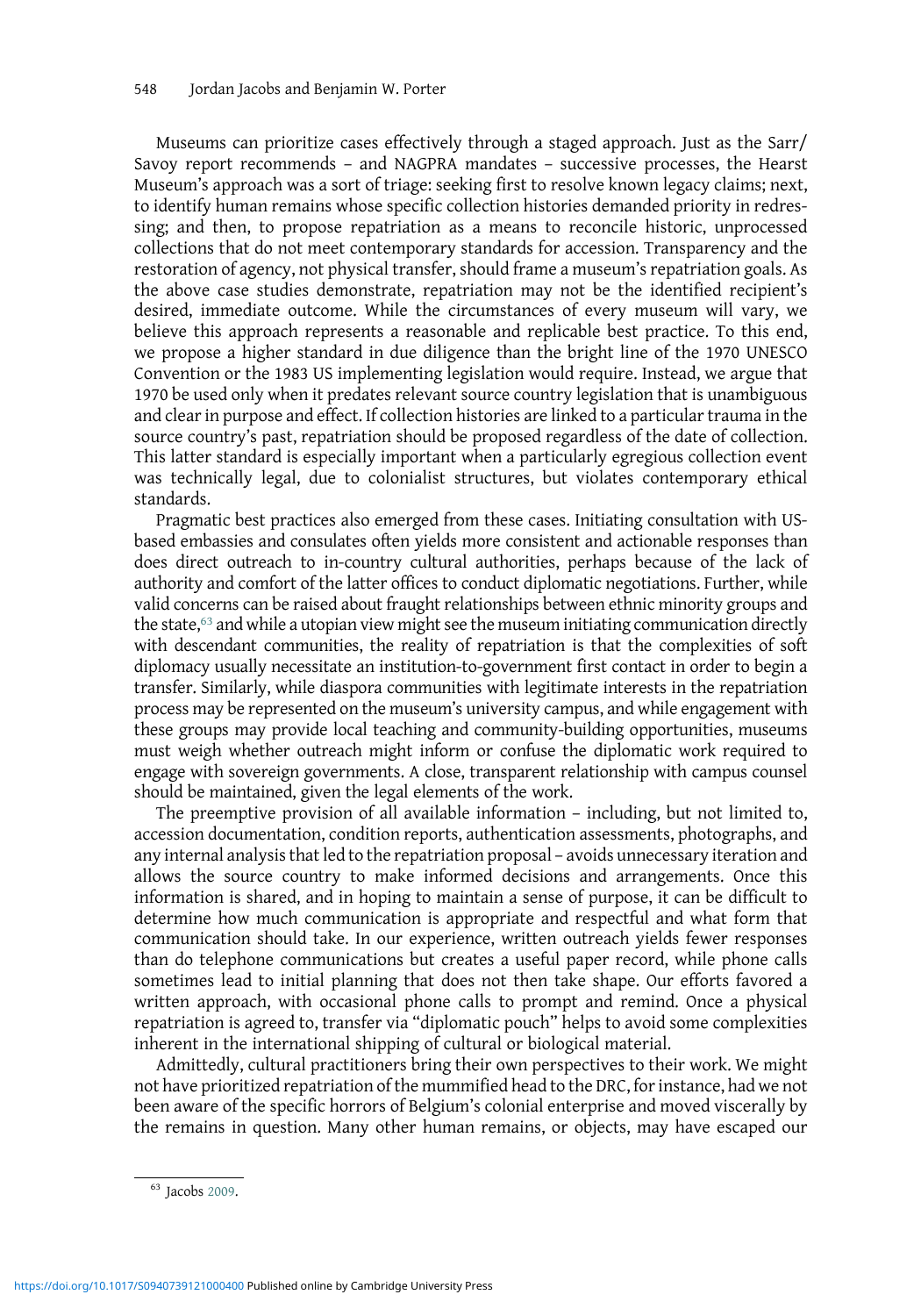<span id="page-18-0"></span>attention, because we missed clues in the documentation that others would have caught. We therefore advocate an iterative approach and increased transparency to allow for outside claims. Data-rich collection portals, in the model of the Hearst Museum's, allow countries and communities to identify objects of interest and submit evidence-supported claims on their own initiative.

# Conclusion

The projects described above were intended as preliminary steps in a multi-year program in which the museum's entire collection would be reviewed for objects most suitable for repatriation, while, at the same time, establishing a process by which new external claims could be assessed. However, in 2019 and 2020, respectively, this article's authors departed their roles as the museum's director and head of the CPR division for other positions on the Berkeley campus, and – with NAGPRA efforts now overseen by non-museum staff – the CPR division was disbanded in early 2021. We urge the museum's current and future leadership to continue this important work with all the rigor and nuance it deserves.

Acknowledgements. We thank our Hearst Museum and campus colleagues who supported the activities described above as well as the officials and community members who coordinated with us to advance or complete repatriations. Special thanks to Carla Shapreau and other colleagues for their careful review of an earlier draft of this article. The opinions expressed herein are the authors' own and do not necessarily represent those of the Hearst Museum or University of California, Berkeley. This article is dedicated to Christopher M. Patti (1958–2017) and Ira Jacknis (1952–2021).

#### **Bibliography**

Blakey, Michael L. 2020. "Archaeology under the Blinding Light of Race." Current Anthropology 61: S183–S197.

- Bogdanos, Matthew. 2008. Thieves of Baghdad: One Marine's Passion to Recover the World's Greatest Stolen Treasures. New York: Bloomsbury Publishing.
- Boylan, Patrick J. 1999. "Universities and Museums: Past, Present and Future." Museum Management and Curatorship 18, no. 1: 43–56.
- Brodie Neil. 2011. "Congenial Bedfellows? The Academy and the Antiquities Trade." Journal of Contemporary Criminal Justice 27, no. 4: 408–37.
- Codere, Helen. 1950. Fighting with Property: A Study of Kwakiutl Potlatching and Warfare, 1792–1930. Seattle: University of Washington Press.
- Crossen, Craig. 2013. "The Sting at Adab: Edgar James Banks and Early American Archaeology in Iraq." Anthropology of the Middle East 8, no. 1: 75–91.
- Cybulski, Jerome S. 2006. "Skeletal Biology: Northwest Coast and Plateau." In Handbook of North American Indians, Vol. 3: Environment, Origins, and Population, edited by D. H. Ubelaker, 532–47. Washington, DC: Smithsonian Institution.
- Felch, Jason, and Ralph Frammolino. 2011. Chasing Aphrodite: The Hunt for Looted Antiquities at the World's Richest Museum. New York: Houghton Mifflin.
- Galois, Robert. 1994. "Quatsino Sound Tribes." In Kwakwaka'wakw Settlements, 1775–1920: A Geographical Analysis and Gazetteer. Vancouver: UBC Press.
- Gerstenblith, Patty. 2013. "The Meaning of 1970 for the Acquisition of Archaeological Objects." Journal of Field Archaeology 38, no. 4: 364–73.

Hicks, Dan. 2020. The Brutish Museums: The Benin Bronzes, Colonial Violence and Cultural Restitution. London: Pluto Press.

Hoffman, Christopher R., Benjamin W. Porter, and Michael T. Black. 2022. "CollectionSpace at the Phoebe A. Hearst Museum of Anthropology: A Strategic Information Platform." In Preserving Cultural Heritage in the Digital Age: Sending out an S.O.S., edited by Lercari, Nicola, Willeke Wendrich, Benjamin Porter, Margie Burton, and Thomas E. Levy, 204–25. Sheffield, UK: Equinox Press.

Inouye, Daniel K. 1992. "Repatriation: Forging New Relationships." Arizona State Law Journal 24: 1–3. International Council of Museums. 2008. Emergency Red List of Iraqi Antiquities at Risk. Paris: UNESCO.

Jacobs, Jordan. 2009. "Repatriation and the Reconstruction of Identity." Museum Anthropology 32, no. 2: 83–98.